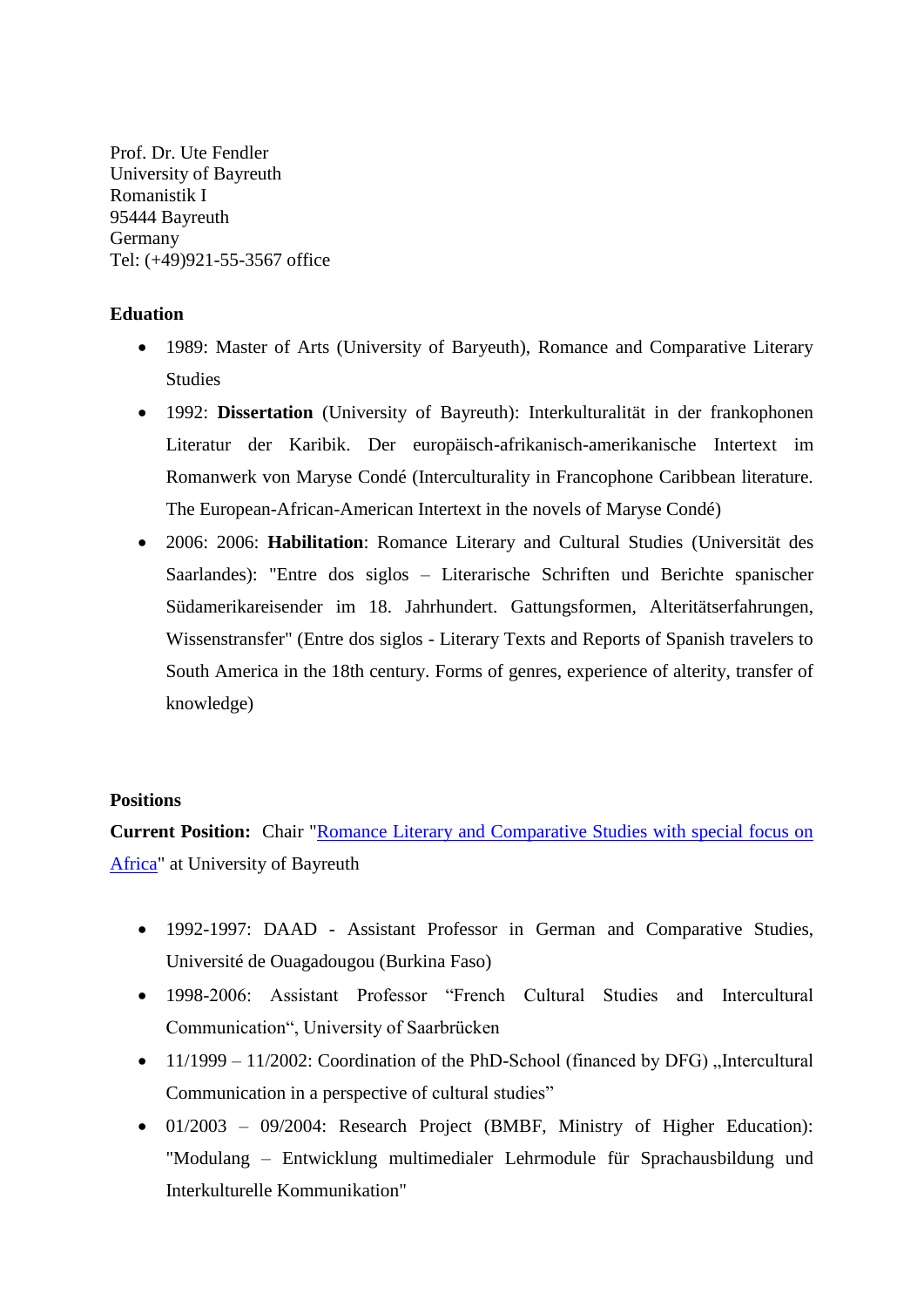- 10/ 2004 06/2005: Research project (DFG) "Franco-Canadian and German-American Almanachs"
- Since October 2006: Chair "Romance Literary and Comparative Studies with special focus on Africa" at University of Bayreuth

# **Academic Service**

- 06/2007-04/2016: Member of the advisory board of the University Library
- 07/2007-12/2009: **Dean of ["Bayreuth International Graduate School of African](https://www.bigsas.uni-bayreuth.de/en/index.html)  [Studies" \(BIGSAS\)](https://www.bigsas.uni-bayreuth.de/en/index.html)** (Excellence Initiative, DFG)
- 06/2011-04/2015: Member of the commission for students' fees
- Since 2010: Representative of the Partner Universities of BIGSAS (Rabat, Cotonou, Eldoret, Maputo, Durban, Addis Ababa)
- $\bullet$  04/2007-09/2009, 2011-2013, and since 10/2015: Member of the Council of the Faculty
- 01/2010-01/2011: **Vice-Director of the [Institute of African Studies](https://www.ias.uni-bayreuth.de/en/)** (University Bayreuth)
- 01/2011-01/2015: **Director of the [Institute of African Studies](https://www.ias.uni-bayreuth.de/en/)**
- since 11/2011: Member of the Presidential Commission for International Affairs
- 2013-2016: Member of the advisory board for the research project "Narrativas escritas" [e visuais da naçao póscolonial \(Nevis\)"](https://cesa.rc.iseg.ulisboa.pt/nilus/)", CESA- Universidade de Lisboa
- 09/2013-09/2016: Vice Director of **APELA** (Association pour l'étude de la littérature [africaine\)](http://www.apela.fr/)
- Since 04/2015: Regional President for Germany, WAHS (World Association for Hallyu Studies)
- 04/2015-03/2018: **Vice Director of the [Bayreuth Academy of Advanced African](https://www.bayreuth-academy.uni-bayreuth.de/en/index.html)  [Studies](https://www.bayreuth-academy.uni-bayreuth.de/en/index.html)**
- 10/2017-09/2019: Member of the Senate, University of Bayreuth
- Since 2017: **Co-Speaker of the project [Cluster of Excellence "Africa Multiple -](https://www.africamultiple.uni-bayreuth.de/en/index.html) [Reconfiguring African Studies"](https://www.africamultiple.uni-bayreuth.de/en/index.html)**
- Since 01/2018: Member of the Advisory Board of the "Interdisciplinary Latin America Center" (LIZ), Bonn
- Since 10/2018: **Vice-Dean for Internationalisation and Public Engagement, [Cluster](https://www.africamultiple.uni-bayreuth.de/en/index.html)  [of Excellence "Africa Multiple -](https://www.africamultiple.uni-bayreuth.de/en/index.html) Reconfiguring African Studies"**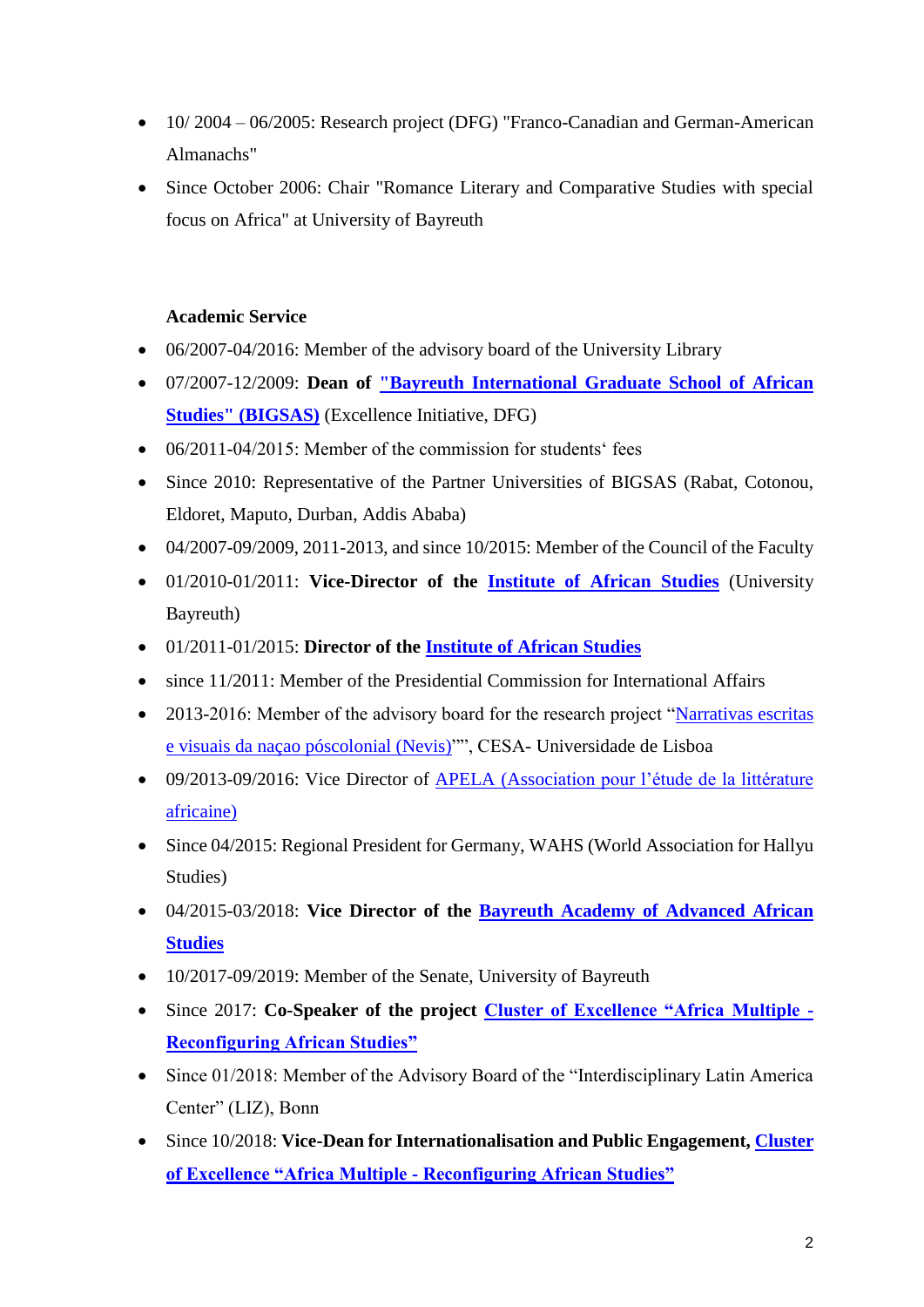# **Visiting professorships**

- 30.09.1998-12.11.1998: Université de Ouagadougou (DAAD)
- 04/2006: Université de Ouagadougou (DAAD)
- 2008-2014 (a month yearly): Universidade Eduardo Mondlane, Maputo (DAAD, BIGSAS)

# **Summer Schools and Workshops**

- 2004: Saarbrücken: Grenzgänger Maigret und Derrick: deutsche und französische Krimiserien im Vergleich
- 2007: Neubeuern für die "Deutsche Studienstiftung": Medien im Kontext der Globalisierung(en): Aneignungs- und Rezeptionsformen okzidentaler Medien in interkulturellen Kontaktsituationen (with Prof. Dr. Hans-Jürgen Lüsebrink)
- 2009: Media in Africa, Point Sud, Bamako (DFG)
- 2012: Narrating the Indian Ocean: Mappings and Itineraries, Universidade da Minhas, Braga, Portugal
- 2014: Imaginary of Renewal, Point Sud Dakar (DFG)
- 2014: Création et actualité en Afrique at the University Mohamed V-Agdal, Rabat
- 11/2016: BIGSAS Workshop Encounters: Crossing Perspectives Crossing Disciplines, in cooperation with the Doctoral School at the University of Cali and from Universidade Eduardo Mondlane, Mozambique
- 12/2017: Doctoral School: Universidad del Valle, Cali, Colombia/Bigsas in Cali
- 09/2018: BIGSAS: Building Bridges (UEM, Maputo)

# **Training for Teachers**

- 2003, 2005, 2008, 2009, 2013: Francophone Studies
- 2019 with Plura platform for content on and with Africa: workshops in music and dance

# **Organization and Curation of Film Festivals**

Since 2000 – African Film Week with cinema Kino 8 1/2, Saarbrücken (Germany)

Since 2007 - Festival "Cinema Africa" – each year in November in cooperation with Cineplex Bayreuth (Germany)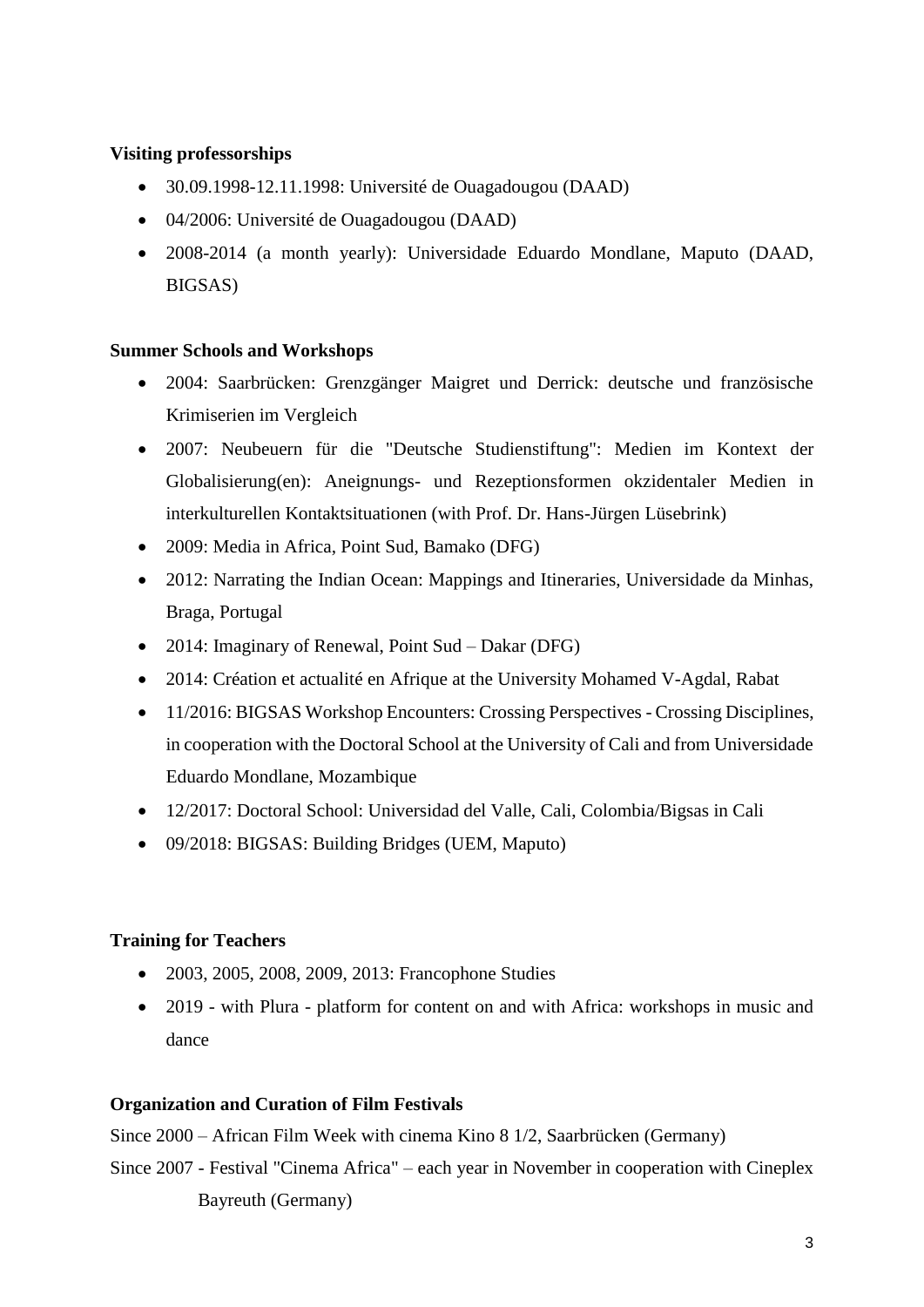Since 2013 – Mozambique African Film Week, Maputo (Mozambique)

06/2016: Curation of the Film screenings during the international conference: *Red Africa. The legacy of cultural relationships between Africa, the Soviet Union and related countries during the Cold War*.

### **Organization of International Conferences**

- 02/2008 International Conference: Enfances? Nostalgie, perte et instrumentalisation. Témoignages médiatiques sur l'enfance et la jeunesse en Afrique francophone et en Amérique Latine
- 06/2008 Atelier du Québec à Bayreuth: 400 ans Québec
- 07/2008 Building Partnership Conference with Representatives of the Partner Universities of Bayreuth Graduate School of African Studies
- 02/2009 Atelier "re-médiation et oralités", Ouagadougou, Burkina Faso
- 06/2009 Atelier du Québec à Bayreuth: Diversité culturelle et médias
- 10/2009 Living Partnership Conference with Representatives of the Partner Universities of Bayreuth Graduate School of African Studies
- 04/2010 Panel 12: [Glimmering Utopias: 50 Years of African Movie](http://www.vad-ev.de/2010/index.php/de/panels/panellist/37-abstract-einreichen) (Ute Fendler, Bayreuth & Cassis Kilian, Mainz) Conference VAD (Mainz)
- 11/2010 Transformations. Changements et renouveaux dans la littérature et le cinéma au Maghreb depuis 1990. Universität Bayreuth/Technische Universität Berlin, financed by VW-Foundation
- 01/2013 International Conference "Archeology of the Future: African Cinema and Imaginary" (financed by Thyssen Foundation)
- 04/2014 «Création et actualité en Afrique» at the University Mohamed V-Agdal, Rabat
- 05/2014 Imaginary of Renewal, Point Sud Dakar (DFG)
- 06/2015 African Literature Association Conference at the University of Bayreuth
- 11/2015 "Cultural Dynamics in African Cinema in 21st century. Actors, Formats, Networks", at University of Saarbrücken in cooperation with Romance Studies, University Bayreuth
- 01/2016 International Workshop, Bayreuth Academy of Advanced African Studies: Whose independence academy conference
- 06/2016 International Conference, Bayreuth Academy of Advanced African Studies: "Future Africa and Beyond – Review and Outlook"
- 07/2016 Journées d'étude avec et autour de l'oeuvre de Boris Boubacar Diop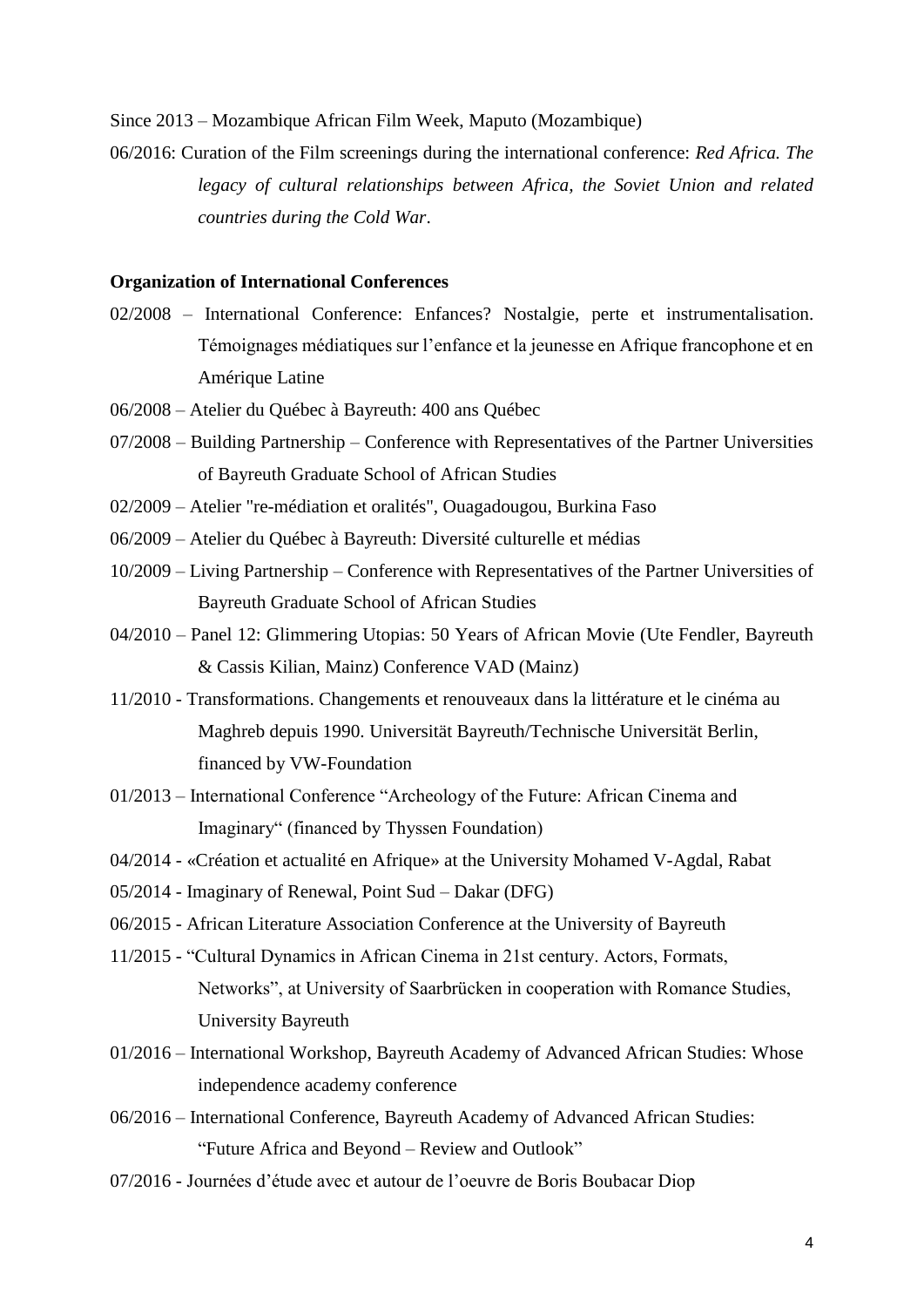- 11/2016 Frankophonie Forschungstag (Research Forum : Francophone Studies)
- 11/2016 "Crossing Perspectives / Crossing Disciplines: South America and Africa" (BIGSAS, Bayreuth)
- 06/2017 Co-organization of the Workshop: Cooperation between NEMLIA (Indiana University, Humboldt University, IAS, University of Bayreuth 07/2017 – International Conference: Media/Maghreb: Imagining North Africa in Audio-Visual Culture, co-coordination with Ivo Ritzer, University of Bayreuth
- 12/2017 Africa Multiple and Relational: International Workshop/Conference at University of Bayreuth
- 09/2018 "Building Bridges" Interdisciplinary Workshop at the UEM, Maputo, Mozambique (at Bigsas-Partner University UEM)
- 10/2018 African Studies different and similar, HUFS, Seoul (South Korea) in cooperation with IAS/HUFS
- 04/2019 Workshop at CEAO/UFBA, Salvador de Bahia (Brazil): Future Africa Visions in Time
- 10/2018 International Conference, EXC Africa Multiple: ""Africa Multiple: Conversations and Building Networks", University of Bayreuth; October 30-31, 2019 Organization of concert at the Margravian Opera House, Bayreuth with Jaehyo Chang, EunKyung Kim, Tao Ravao, Childo Tomas, Matchume Zango
- 11/2019 Co-Organization with Center of African Studies at UCT: "Land Question in Africa and African Studies"
- 12/2019 Co-organization: Colóquio Internacional Oceano Índico: Circulações e Representações (Project Nilus at Gulbenkian, Lisbon)

### **Memberships Committees/Editorial Boards**

- Editor of serial: "Frankophone Literaturen und Kulturen", co-editor with Susanne Gehrmann and Hans-Jürgen Lüsebrink
- Review for *Revue de l'Université de Moncton* and *CinéMas*
- Advisory Board for the Research Project: PROJECTO "NARRATIVAS ESCRITAS E VISUAIS DA NAÇÃO PÓS-COLONIAL - (NEVIS), CESA" - Universidade de Lisboa
- Advisory Board for the "ILZ", Universität Bonn
- Reports for BMBF, DAAD, DFG, [Social Sciences and Humanities Research Council](http://www.sshrc-crsh.gc.ca/home-accueil-eng.aspx) of [Canada,](http://www.sshrc-crsh.gc.ca/home-accueil-eng.aspx) Austria, South Africa
- Selection committee, Georg-Forster programme, Alexander von Humboldt Foundation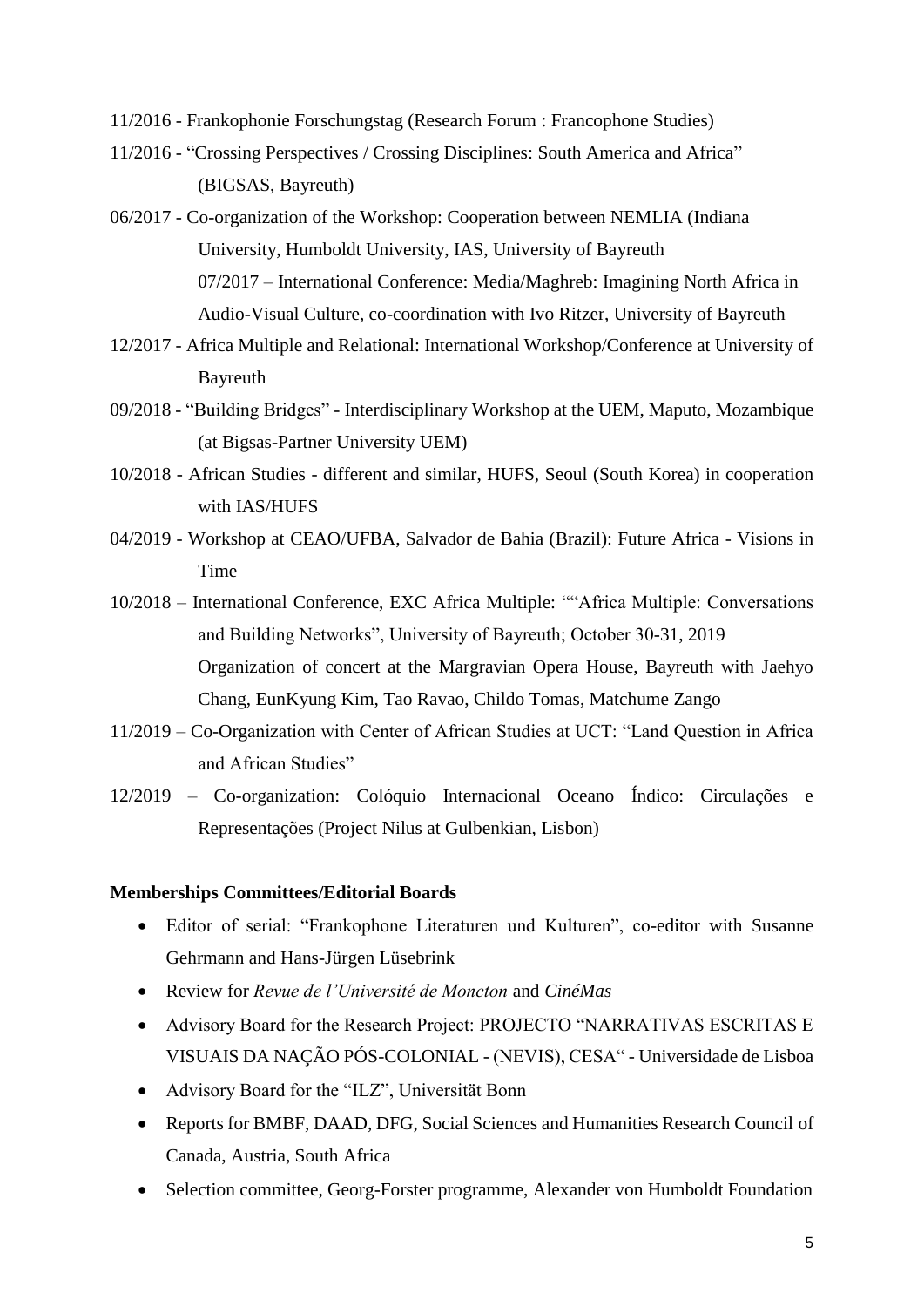## **Associations**

Deutscher Romanistenverband, Deutscher Hispanistenverband, Frankoromanistenverband, Lusitanistenverband, Gesellschaft für Kanadastudien, APELA (Association pour l'Etude de la Littérature Africaine), DGFJ (Deutsche Gesellschaft für die Erforschung des 18. Jahrhunderts), CIEF (Conseil International d'Etudes Francophones), Gesellschaft für Medienwissenschaft, WAHS (World Association of Hallyu Studies), American Asian Studies

### **Current Research Projects**

2019-2026: Africa Multiple: Reconfiguring African Studies (Cluster Exzellenzinitiative)

- 2019-2023: "Black Atlantic Revisited" [African and South American UNESCO](https://www.africamultiple.uni-bayreuth.de/en/Research/1research-sections/art_aestethics/Black-Atlantic-Revisited/index.html)  [World Heritage Sites and "Shadowed Spaces" of Performative Memory](https://www.africamultiple.uni-bayreuth.de/en/Research/1research-sections/art_aestethics/Black-Atlantic-Revisited/index.html) (Ute Fendler/Gilbert Shang Ndi/Thierry Boudjekeu)
- 2019-2023: "Multiple Artworks [Multiple Indian Ocean."](https://www.africamultiple.uni-bayreuth.de/en/Research/1research-sections/art_aestethics/Multiple-Artworks---Multiple-Indian-Ocean/index.html) (Ute Fendler/Rémi Tchokothe/Clarissa Vierke)

01/2019 – 07/2019 - Creative Industries in some African countries (study for BMZ)

- 2016-2019: Narrativas do Oceano Índico no Espaço Lusófono (research group with 9 members from Lisbon, Braga (Portugal) and São Paulo, Rio de Janeiro (Brazil)
- 2012-2018: [Revolution 3.0: Iconographies of social utopia in Africa and its diasporas.](https://www.bayreuth-academy-futureafrica.uni-bayreuth.de/en/teilprojekt/revolution_3_0/index.html) Subproject 5 of the Bayreuth Academy of Advanced African Studies, financed by BMBF (Ministry of Education and Research)
- 2013-2014: [DVD Editions: Film and Cultural Memory in Mozambique.](http://www.arcadia-film.de/en/projects/multimedia_installation) Films of the Archive of the National Institute of Cinema and Audiovisual in Maputo, financed by the Ministry of Foreign Affairs, project evaluation for 2016 under evaluation

### **Papers at Conferences/Workshops**

- 02/2020 "A la recherche des descendants perdus : Rencontres manquées et morts violentes ». Colloque international Université d'Abomey-Calavi, Benin - Le Mans Université, France 5 - 6 - 7 février 2020 « Les mémoires de l'esclavage dans la littérature, les arts et les musées »
- 02/2020 International Workshop Research Section ["Arts & Aesthetics"](https://www.africamultiple.uni-bayreuth.de/en/Research/1research-sections/art_aestethics/index.html): On world and Artworks: 1: "Quaseilhas" ("almost Islands") – a performative and transmedial memory 2. The Indian Ocean - A relational imaginary?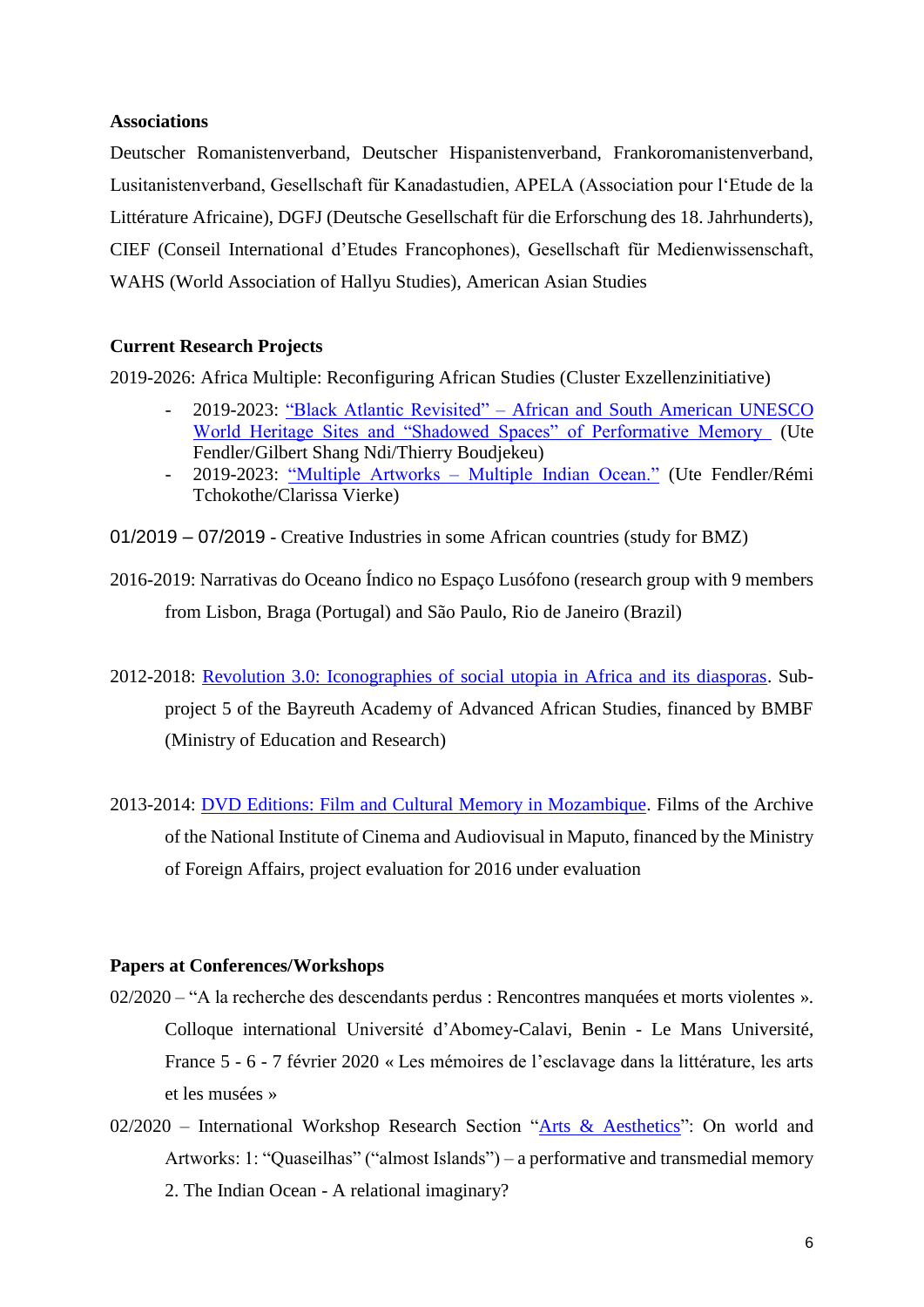- 06/2019 "Espaces urbains : visions dystopiques et violentes dans des textes et courts-métrages antillais" - CIEF, Ottawa
- 06/2019 "O Oceano- metáfora que leva além do mar em filmes de Moçambique, Maurícias e Tanzânia" - "Cinema e Teorías do Oceano Índico" - Workshop Nevis, Universidade de Lisboa
- 04/2019 "Super Heroes from and for Africa" Workshop "Future Africa -Visions in Time", organized in cooperation with CEAO, UFBA (Salvador de Bahia, Brazil)
- 04/2019 "FAVT A nomadic exhibition" together with Katharina Fink/Nadine Siegert Santiago de Cuba
- 12/2018 "O Oceano Indico na Arte : Subodh Kerkar (Goa) e Pekiwa (Mocambique)" II Seminario Proyecto Nilus, Lisbon
- 10/2018 "Postcolonial approaches and the shiftings in African Studies" at the international conference "African Studies - different and similar", HUFS, Seoul (South Korea)
- 09/2018 "L'interface d'humour: comédies et rencontres interculturelles dans le cinéma français", Frankoromanistentag, Osnabrück
- 09/2018 "Métamorphoses: les spectres des frontières », Frankoromanistentag, Osnabrück
- 09/2018 "Questioning Discourses on Migration: migration as a fundamental human experience based on Alain Gomis' "Tey" (Senegal, 2012) and Ala Eddine Slim's "The last of us" (Tunisia, 2016)" - Workshop Bigsas in cooperation with the Partner University Eduardo Mondlane, Maputo: Building Bridges / Construindo Pontes entre as Ciências Sociais
- 08/2018 "K-pop Fandom in Germany: a macro and a micro perspective" International Workshop on Cultural Endemics: Regional Fandom Formation and the Globalization of Hallyu, Korea University, Seoul
- 04/2018 "Migração no cinema africano" Universidade Federal do Pernambuco, Recife
- 04/2018 "Distorted Mirrors and fading echoes" Conference Echoes of the South Atlantic On the Future of the Southern Transatlantic Relations, Goethe Institut Salvador de Bahia
- 12/2017 "Ghosts as mediators: memory and the negation of time", International Workshop (Bayreuth Academy of Advanced African Studies) "Ghosts and Zombies — the formless matters. 'Hauntology' as a means to think through future", Thurnau
- 10/2017 "The Berlin File (2013): Questioning categories of values", Annual Conference of World Association of Hallyu Studies, Seoul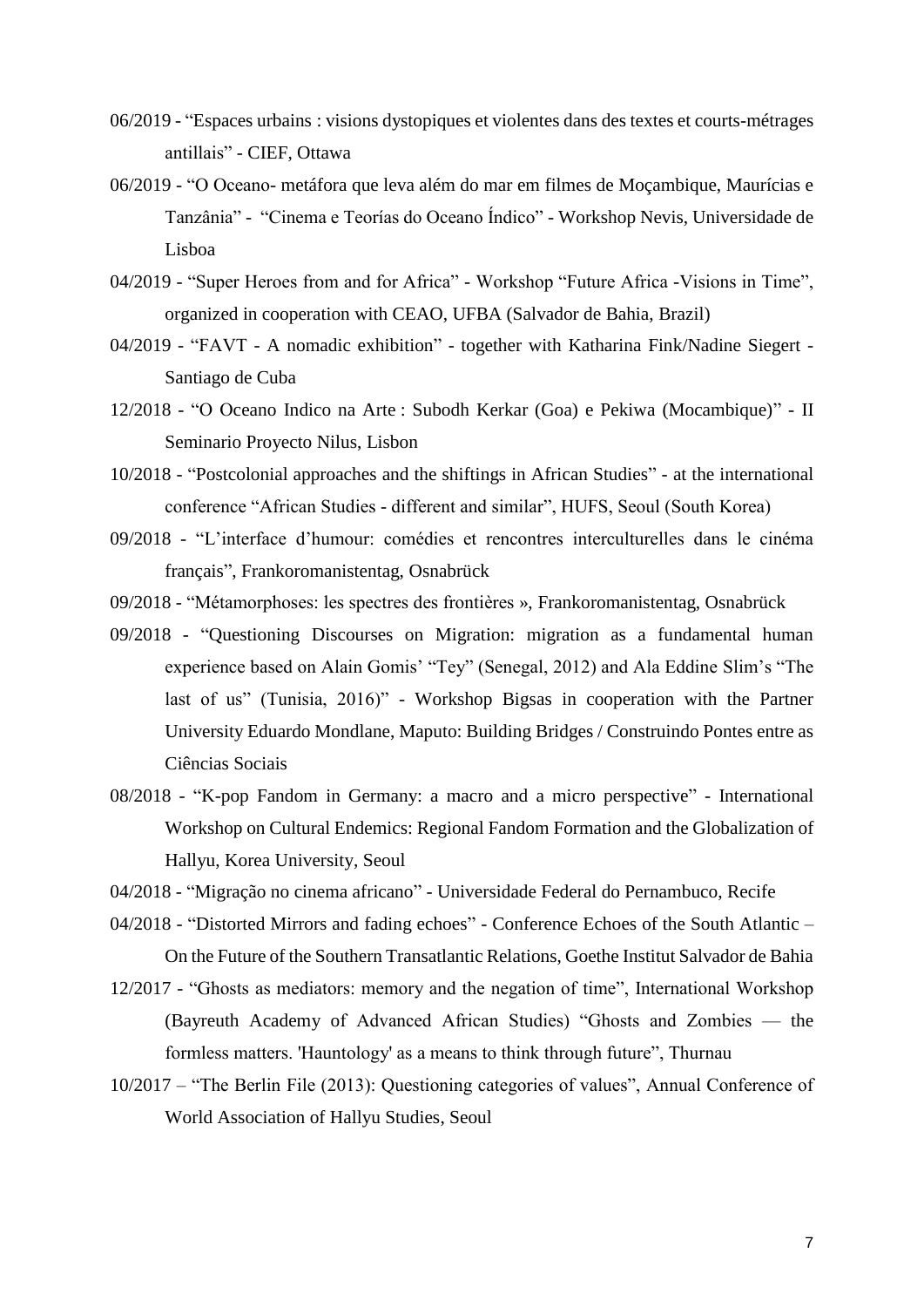- 09/2017 "The in/visible images archives and memory", Seminário 'Os moçambicanos perante o Cinema e o Audiovisual', organized by the Association "Museu Cinema", Maputo
- 09/2017 «Les transparents» d'Ondjaki d'un peuple rêvé à un peuple fantôme», at the conference of Apela, Madrid
- 08/2017 "John Akomfrah: The Handsworth's songs", discussion of the film during the programme of Run, comrade, run, the old world is behind you—The Cinema of Med Hondo, Enoka Ayemba/Marie-Hélène Gutberlet/Brigitta Kuster
- 07/2017 "The blue Black Ocean O 'Black Ocean' azul" at the Seminario "Narrativas do Oceano Índico no Espaço Lusófono", Lisbon, Portugal
- 06/2017 "L'artiste l'îlot relationnel", CIEF, Martinique
- 06/2017 "African Artistic Practices and New Media: Intersections, Volatilities, Futures", Workshop: Cooperation between NEMLIA (Indiana University, Humboldt University, University of Bayreuth)
- 06/2017 "SM Entertainment from Stage Art to Neo Culture Technology" Korean Screen Culture Conference, University Hamburg, Germany
- 06/2017 African and Diasporic Literature Festival: "Africa: We(l)come to Europe. Afrofictional In(ter)Ventions and the Future of Migration": Lectures and Discussion with Mahi Binebine, Nassur Attoumani, Marc Alexandre Oho Bambe
- 06/2017 "Super Heroes for Africa?" "African Artistic Practices and New Media: Intersections, Volatilities, Futures", co-organized by Indiana University/Humboldt University/Bayreuth University, Berlin Germany
- 5/2017 Table Ronde: "La Révolution au Burkina Faso" with Smockey, Co-Fondateur de l'Association Balai Citoyen, Burkina Faso, Hamado Dipama, AKPM Arbeitskreis Panafrikanismus München e. V. und Migrationsbeirat der LH München, Prof. Dr. Ute Fendler, Universität Bayreuth, Dr. Gerd Hankel, Hamburger Institut für Sozialforschung, Moderation: Dr. Peter Stepan, Interkulturelle Projekte, Burkina/Berlin Revolution Burkina Faso, Munich, Germany
- 04/2017 "Icons of Political Leaders from Sacral to Popular Images" Institute of African Studies, at Hanguk University of Foreign Studies, Seoul, South Korea
- 04/2017 «Imaginaires des îles, imaginaires cosmopolites», Les Représentations sociales des îles dans les discours littéraires francophones: du voyage à l'utopie», Mayotte
- 03/2017 "Travelling Icons and Music Videos", Conferencia Científica, Instituto Superior de los Artes (ISA, La Havana, Cuba)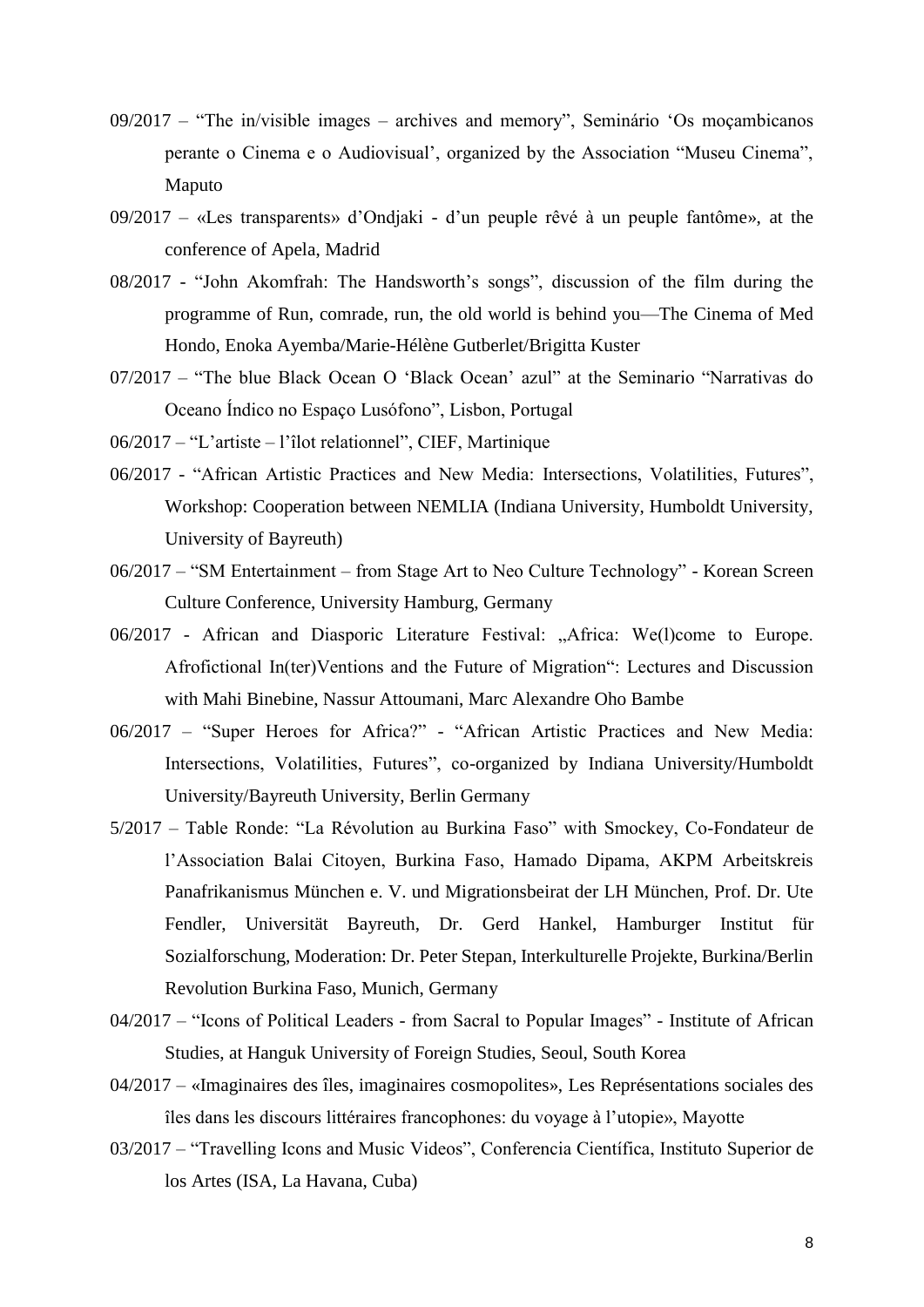- 12/2016 "Train to Busan" das Zombie-Genre im filmischen Dispositiv zwischen Ost und West (Busan Train – the Zombie-Genre in the filmic Dispositive between East and West), Mediendispositive und Genrekonfigurationen, 3. Jahrestagung der AG Genre Studies der Gesellschaft für Medienwissenschaft (GfM), University of Bayreuth
- 11/2016 "Aesthetics of Music Videos in South Korea", FU Berlin/Korea Cultural Center, Berlin
- 11/2016 Workshop "Crossing perspectives / Crossing disciplinaries" (Latin America/Africa), University of Bayreuth
- 10/2016 Médiation interculturelle dans et avec des films africains, International Conférence Communication Interculturelle en contexte africain: Défis méthodologiques et modèles pédagogiques, University of Koudougou (Burkina Faso)
- 10/2016 "Concepts, Bodies, and Translation", lecture and curation of performance with Tao Ravao (musician, Madagascar), Luis Sala (Choreographer, Mozambique), Thinking through Concepts/Thinking through Data Processes of Mediation and Pitfalls in Academic Dealings with African Lifeworlds, Bayreuth
- 09/2016 «Le cinéma est un pays» ou la force transgressive des images chez Hicham Lasri, Frankoromanisten Kongress, Saarbrücken
- 09/2016 "Routes and Roots: K-Hiphop or Hiphop from South Korea", WAHS Conference, Oxford (GB)
- 08/2016 "The History of Music Videos", at Zany Bros Café, Seoul, South Korea
- 06/2016 African and Diasporic Literature Festival "ReMix. Africa in Translation": Lecture with Ondjaki (Angola), Lecture-Performance with Tschekpo Dan Agbetou (Benin)
- 06/2016 "The Monument 'Renaissance d'Afrique' a Response to Onejoon Che's documentary 'The Monumental Gifts from North Korea'"
- 05/2016 «Tey (Aujourd'hui) : l'irruption du temps dans l'espace filmique schizophrène», Conférence Internationale Pour une géocritique du texte et du cinéma francophones, University McGill, Montreal
- 05/2016 Red Africa. The legacy of cultural relationships between Africa, the Soviet Union and related countries during the Cold War. Conference and Exhibition, Iwalewahaus, University of Bayreuth, (co-curation of the film screenings)
- 02/2016 "Behind the Scenes: K-Pop Music Videos by Zany Bros", AAS Conference, Seattle (USA)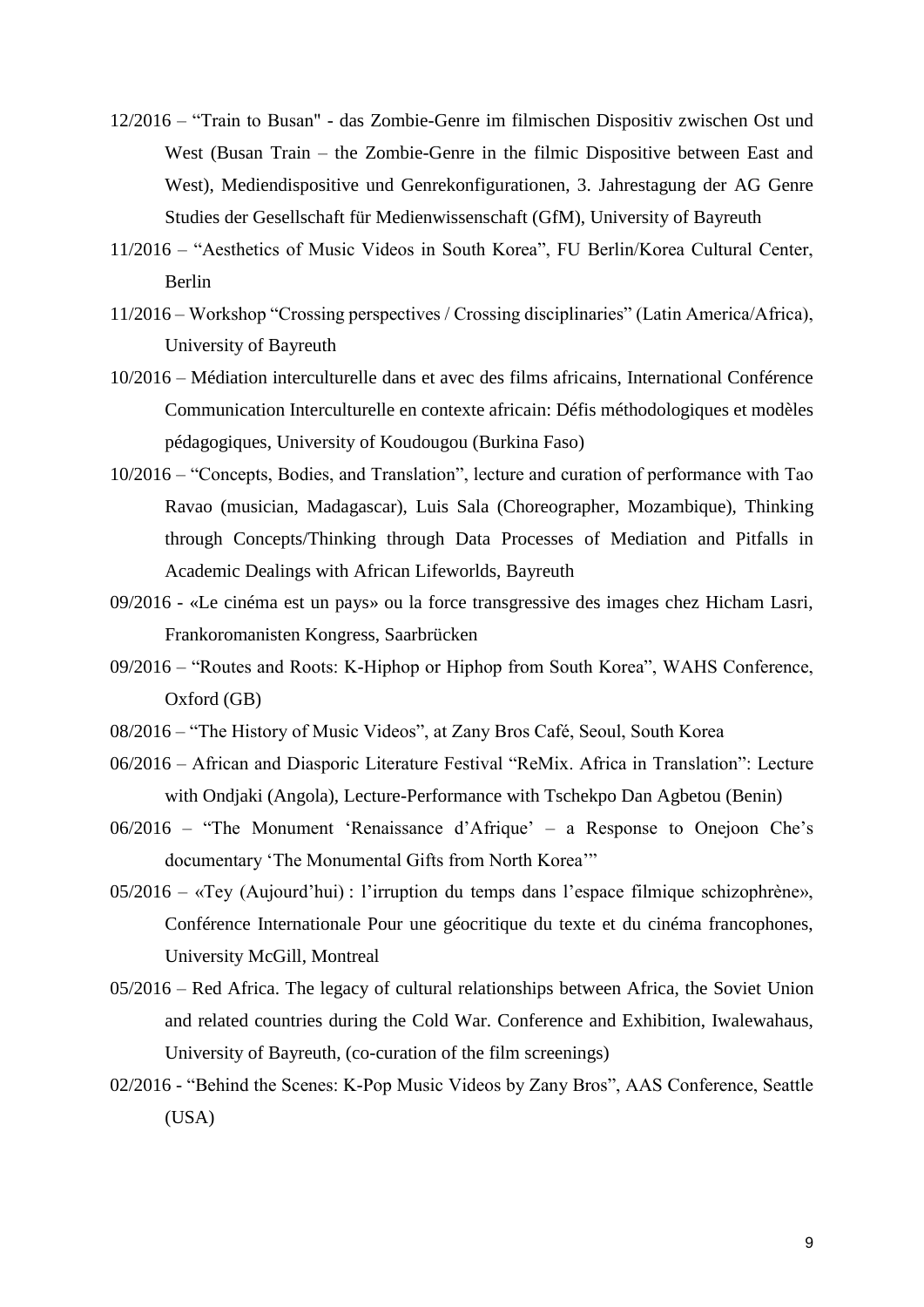- 01/2016 "Looking Back Forward : independence in Mozambican films of the 1980s", International Workshop: Celebrating whose Independence?, Bayreuth Academy of Advanced African Studies, Bayreuth
- 11/2015 "Hallyu 3.0 –pop culture meets high culture: PeaceMinusOne" Keynote at the International Conference of the World Association of Hallyu Studies, Dubai
- 09/2015 "Memória comunicativa no grande ecrã: O Grande Kilapy e Virgem Margarida" Lusitanistentag, Aachen (Germany)
- 07/2015 "Resisting images: Early Mozambican films between cinéma vérité and poetry", ECAS, Paris
- 06/2015 "Zany Bros: moving images arts or K-pop music videos behind the scene", Korean Screen Conference, Copenhague, Denmark
- 06/2015 "Quando os filmes convidem a viajar..." COLÓQUIO Escritas & Cinemas nos Países de Língua Portuguesa - 40 anos de Independência dos Países Africanos de Língua Portuguesa (1975-2015) , 28 e 29 de Maio de 2015 – CESA/FCT, Lisbon
- 01/2015 "O camino do cinema moçambicano: Licínio Azevedo desde Kuxa Kanema ate 'Virgem Margarida'"(University of Cologne, Germany)
- 07/2014 *Matière grise* une réflexion filmique sur le génocide au Rwanda, CIEF Conference, San Francisco, USA
- 06/2014 "The transmedial aesthetic of Music videos: hints to film culture", International conference: Korean Film Screen Culture, Sheffield Hallam University
- $05/2014$  "CréACTulation création, actualité, fabulation", Conférence Internationale «Création et actualité en Afrique» at the University Mohamed V-Agdal, Rabat, Morocco
- 04/2014 "Cinema, juventude e futuro?", 2nd Maputo African Film Week with conference at the FLCS of UEM, Maputo (Mozambique)
- 01/2014 "Cinema e nação pos-colonial!", reseach group: "Narrativas Escritas e Visuais da Nação Pós-Colonial", Lisbon (Portugal)
- 09/2013 –: "'O vento sopra de norte' Parte de uma memória perdida", Universität Hamburg, 10. Deutscher Lusitanistentag
- 09/2013 Maisons des Suds de Pessac, Bordeaux: Congrès de l'APELA, "Archive, Texte, Performance": 'Le Président, un film de Jean-Pierre Bekolo: une narration performative'"
- 06/2013 Lisbon ECAS 2013: 5th European Conference on African Studies: African dynamics in a multipolar world, TP 5 "Revolution 3.0": 'Azagaia - music for the future?'"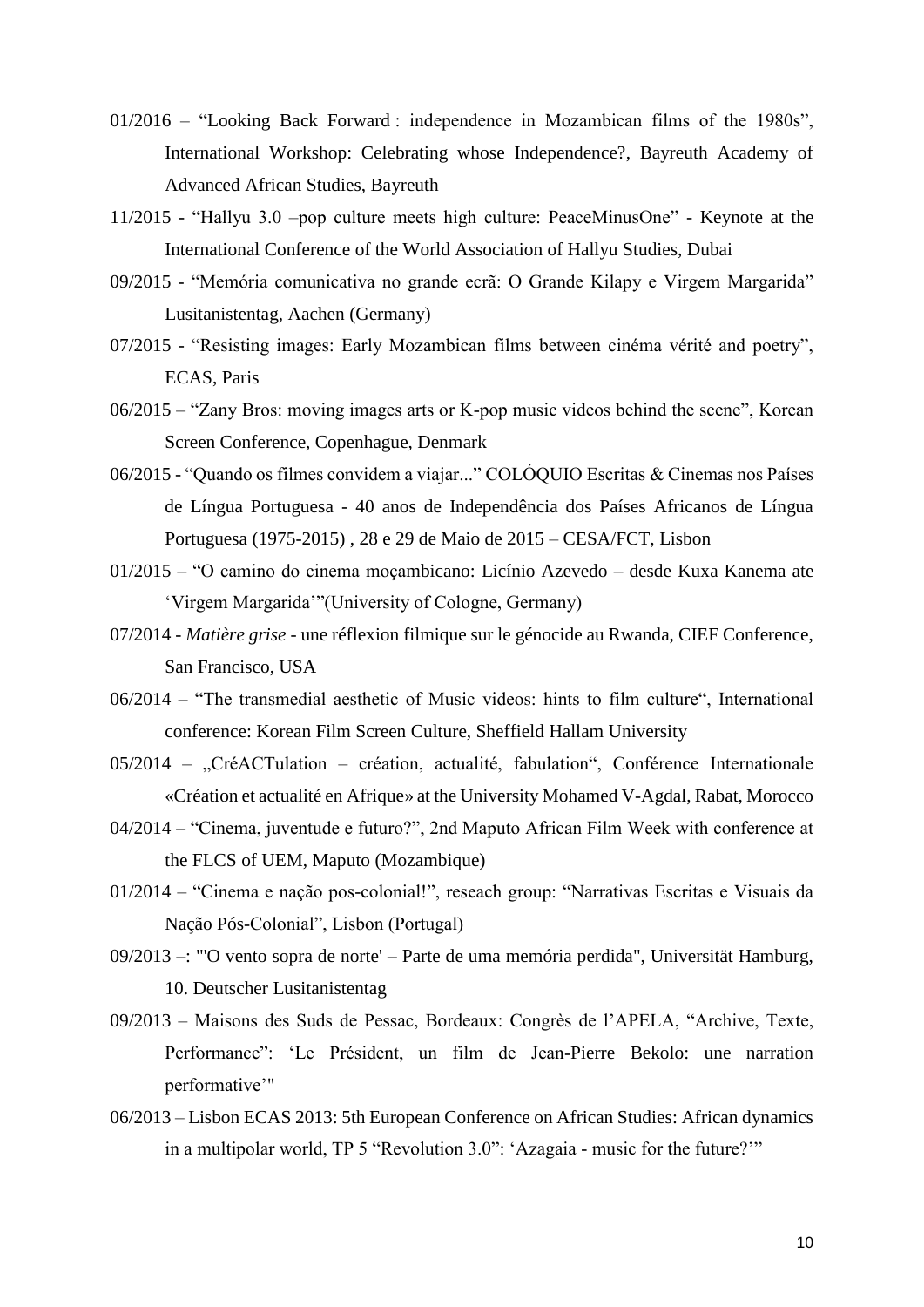- 06/ 2013 Mauritius: Congrès International d'Études Francophones: "'Nouvelle Vague'? Le revouveau du cinéma à Madagascar et au Mozambique"
- 05/2013 Ottawa: Canadian Association of African Studies: "Cinémas populaires en Afrique francophone: une contagion nigériane"
- 01/2013 International Conference "Archeology of the Future: African Cinema and Imaginary", Bayreuth: "Cinéma populaire, Cinéma de genre, Cinéma de masse?"
- 01/2013 Deutsch-Afrikanisches Wissenschaftszentrum Yaoundé: "Transmedialität"
- 11/2012 International Conference at the Centro de Estudos Africanos, Universidade Eduardo Mondlane Maputo: "The missing people – the return of the "people"? Fictocritical positions in the art scene in Maputo
- 09/2012 Roundtable Dockanema, Maputo
- 07/ 2012 Braga: Summer School: "Narrating the Indian Ocean: Challenging the circuits of migrating notions"
- 06/2012 Berlin: International Workshop (Institut für Afrika-Asien-Studien): Africa and Beyond. Historical and Cultural Constructions of the Sea:
- 05/2012 Université Laval, Quebec: Imaginaire et urgence du social dans le texte francophone: "Fabulations ou imaginaires vacillants: L'écriture de Rakotoson et Raharimanana entre histoire, mémoire et urgence du social"
- 04/2012 BIGSAS-workshop at ECA, UEM, Maputo: Transmedial Aesthetics. "Transmidialidade"
- 03/2012 Goethe Institut, Yaoundé: "Intermédialité"
- 12/2011 CachoeiraDoc, UFRB: "Dockanema de Maputo"
- 09/2011 APELA Aachen
- 07/2011 Colloque International Centre de Recherches Ibéro-américaines/Centre de Recherches Francophones de L'université de Leipzig (IAFSL/FFSL) du Mardi 28 Juin au Dimanche 3 Juillet 2011: Intermédialité / Transmédialité et Interculturalité, Transculturalité en littérature, peinture, photographie, au cinéma (Les Amériques – Les Caraïbes – L'Europe – Le Maghreb): «Casablanca : Médiation d'un espace transculturel»
- 06/2011 Weltweit Archipele als Erprobungsräume globalen ZusammenLebens, Berlin: «L'île polyphonique: Madagascar de Raharimanana comme noeud de communication et récepteur mondial»
- 06/2011 Mainz Genre-Rekonfigurationen im Internationalen Kino. "African Francophone cineastes going 'genres': two examples for (e)merging genres"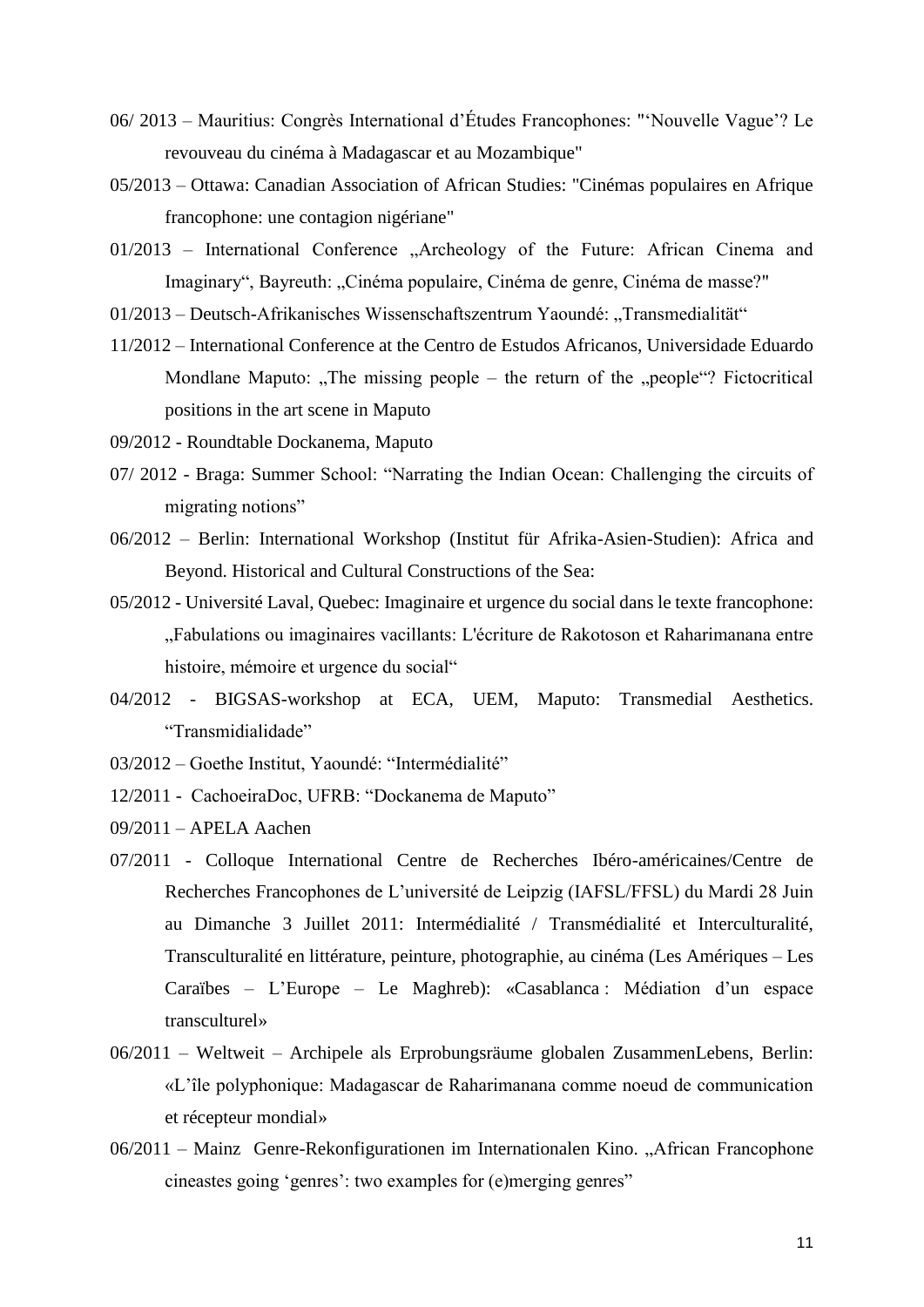- 05/2011 Monte Verita, Simposio internacional: Violencia urbana, los jóvenes y la droga: "América Latina y África: Guerreros urbanos: negociar honra y vergüenza en contextos de miseria"
- 03/2011 Return Migration in der Literatur- and Kulturgeschichte der Romania, Albert-Ludwigs-Universität Freiburg i.Br., 17.-19.03/2011: "'Homeland' - retours douloureux"
- 02/2011 Journées Humboldt 2011 à Lomé (17.-19.02.2011)
- 10/2010 Atelier (Groupe de Recherche "Oralité et Cinéma", Université de Montréal): Dialogues du Cinéma, Approche interdisciplinaire de l'oralité au cinéma. Vortrag: "Le plaisir des belles paroles"
- 09/2010 7. Kongress des Frankoromanistenverbands in Essen. Stadt Kultur Raum. «Regards périphériques ou la construction d'"espaces de misère"»
- 04/2010 Atelier co-organisé par Bayreuth International Graduate School of African Studies and Kwa Zulu Natal University, Durban (South Africa): Subjects of Writing. Literature and Anthropology.
- 03/2010 International Conference "Conventions et Conversions. Innovations génériques dans les littératures africaines" an der Humboldt-Universität, Berlin: "Raharimanana ou la recherche d'une nouvelle écriture de l'histoire"
- 11/2009 International Conference "Going Caribbean: New Perspectives on Caribbean Literatures and Arts" (Lissabon, 2.-4.11.09): "Sucre amer que se repite. Un imaginaire visuel d'une histoire caribéenne commune"
- 08/2009 "Des apories de l'universalisme aux promesses de l'universel: chantiers pour une réflexion" (Moncton, NB, Canada, 19.-21.8.2009) : "Promesses tenues, promesses déçues?: la littérature monde française et la question de l'universel"
- 06/2009 International conference "Multiculturalism et diversité culturelle dans les médias au Canada et au Québec / Multiculturalism and Cultural Diversity in Canadian and Québec Media" (Trier/Saarbrücken: 3.-4.07.2009): "La diversité culturelle dans Congorama ou 'on n'échappe pas à ses origines'"
- 02/2009 Atelier "re-médiation et oralités", Ouagadougou, 27.-28.02.2009; Organisation: Ute Fendler (Université de Bayreuth), Firmin Gouba (Université de Ouagadougou), Germain Lacasse (Université de Montréal), Vincent Bouchard (UQAM). Remédiation et oralités: le format digital
- 01/2009 2 Jornada Latinoamericanista (Universität Bonn): Thaddaeus Haenke: "naturalista tropicalizado" and Humboldt-Vorläufer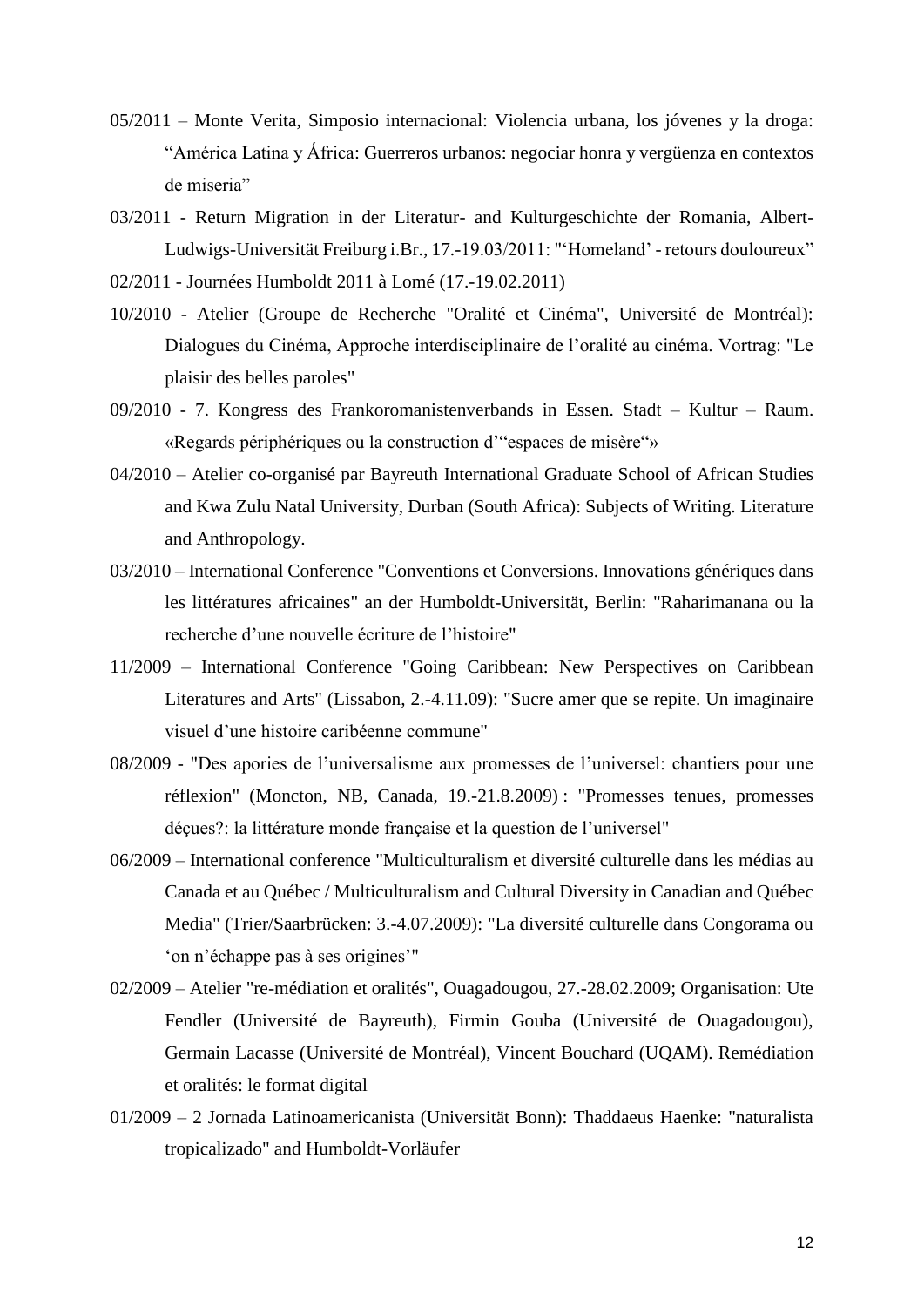- 12/2008 Lange Filmnacht am Iberoamerikanischen Institut, Berlin: Einführungsvortrag zu "Tropische Welten - Visionen, Projektionen, Inszenierungen"
- 11/2008 International Conference "Risk and Africa" in Bayreuth: Risk as a thrilling experience: Perception of natural disasters in Africa between Hollywood and documentary
- 10/2008 International Conference am Iberoamerikanischen Institut, Berlin. "Glauber Rocha und das Kino des Südens: ,Die Dekolonisierung des Blicks'"
- 10/2008 International Conference: La jungla de cemento megalópolis en la jungla/City Jungle – City in the Jungle am Iberoamerikanischen Institut, Berlin. "Jungle from insideoutside – the perception of big cities in West African films"
- 09/2008 Maputo, Universidade Eduardo Mondlane. "Lumumba intermedial constructions between history and myth"
- 01/2008 International Conference "Americanisms" (Bayreuth): "Migrants in Canada between Americanism and 'Américanité'"
- 10/2007 International Colloquium: "PRATIQUES ORALES DU CINÉMA" 24.-2.10.07:– "La médiation orale: traduire, raconter, jouer le film"
- 08/2007 Seminar "Medien im Kontext der Globalisierung(en). ,Aneignungs- und Rezeptionsformen okzidentaler Medien in interkulturellen Kontaktsituationen (with Prof. Dr. Hans-Jürgen Lüsebrink)'"
- 05/2007 Le sens du social dans le roman francophone (Université Laval, Québec): "'Anthologies"enfance': mosaïque du social"
- 04/2006 VW-Workshop in Saly/Dakar: "Negotiating culture": "Transfer and appropriation of occidental media in Sub-Saharan Africa: the case of the press and television (Burkina Faso, Cameroon, Senegal)"
- 01/2006 Conference at the Alexander-von-Humboldt-Universität, Berlin: "Aidsnarrationen in westafrikanischen Ländern"
- 09/2005 Romanistentag (Saarbrücken): Panel with Monika Wehrheim: Die Inszenierung von Begegnungen: Entdeckung und Eroberung in Text und Film; "Kolonialgeschichte zwischen Palimpsest und Simultanität. Inszenierungen aus Québec, Mexiko and Senegal"
- 07/2005 Tercer Congreso Internacional Alexander von Humboldt: "Thaddaeus Haenke: ¿precursor de Humboldt?"
- 06/2005 Violence Postcoloniale (Internationals Kolloquium in Saarbrücken). Vortrag zu: "La 'grammaire' de la violence: les films de Raoul Peck"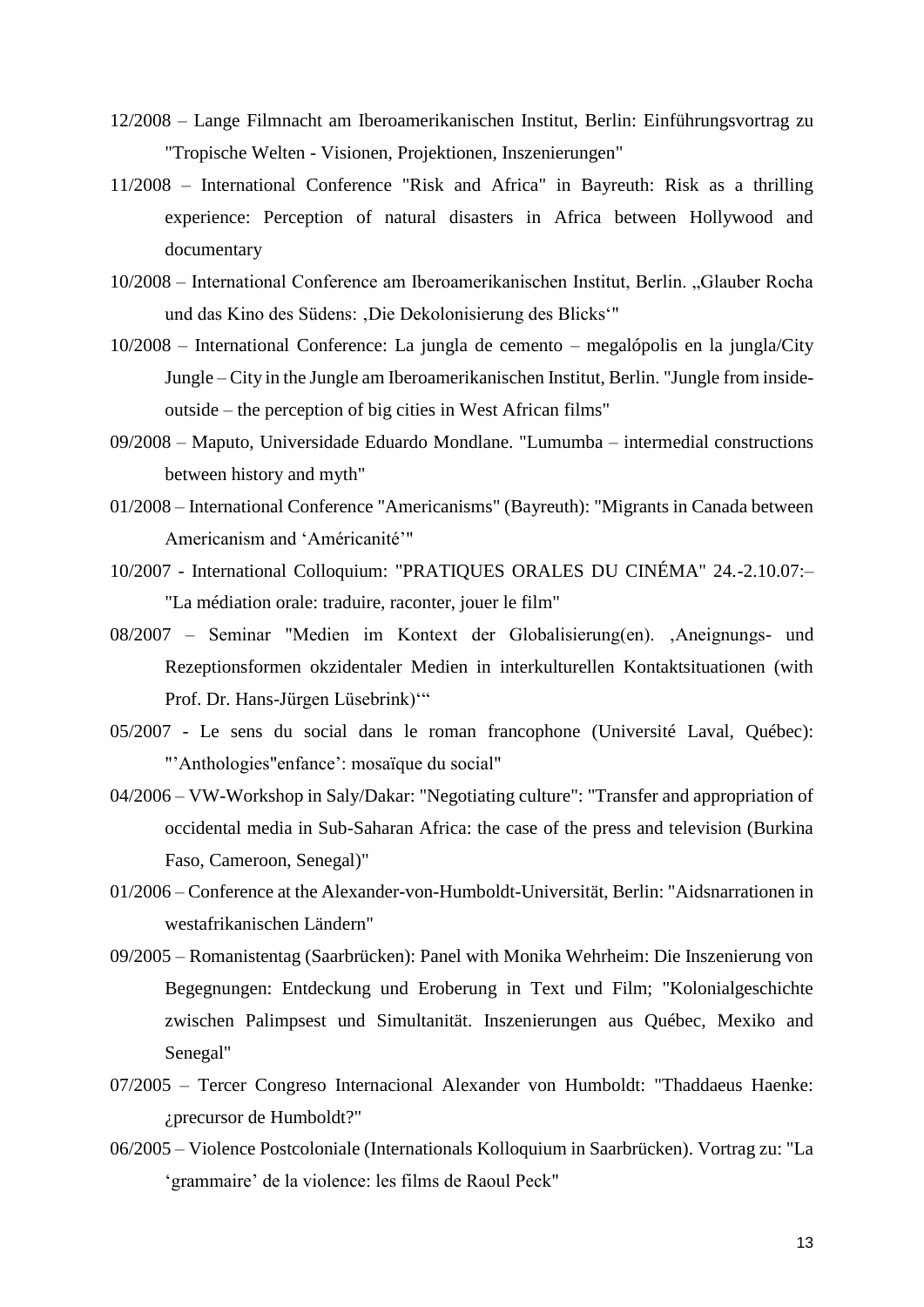- 04/2005 International Symposium "Jesuit Accounts of the Colonial Americas Textualities, Intellectual Disputes, Intercultural Transfers", Clark Library, Los Angeles: "Changing perspectives: the other, the self, the in-between of the Jesuit experience in the 18th century"
- 03/2005 Hispanistentag (Bremen). Conference: "Argentina y más allá La construcción de una identidad latinoamericana en El viaje de Fernando Solanas"
- 11/2004 Conference of "Carolus Magnus Kreises". "Jeunesses Francophones Frankophonie und Interkulturelles Lernen in der gymnasialen Oberstufe" (Film und Literatur)
- 10/2004 Colloque du CRI (Montréal): Enjeux interculturels des médias. Violences, discontinuités, altérités. "L'imaginaire télécommandé. La construction identitaire entre le global et le local dans les films ouest-africains"
- 10/2004 International Colloquium: Intertextualité et adaptation dans les littératures francophones (UQAM). Vortrag zu: "Voyages, Voyages… Le boom d'un genre américain en Afrique"
- 10/2004 International Conference "Wissenstransfer and Public Health: Prävention im Schnittpunkt von Sprach- und Sozialwissenschaft", Universität Bayreuth: "Aids zwischen Oralität and Literatur. Multimedialer Wissenstransfer über Musik/Radio, Fernsehen und Literatur"
- 09/2004 Frankoromanistentag in Freiburg/Breisgau: 1 Section (with Hans-Jürgen Lüsebrink and Christoph Vatter): La globalisation culturelle dans les cultures francophones – médias, littérature, discours politico culturels

2 – Conference in the panel "L'écriture des camps en France. Möglichkeiten and Grenzen der Darstellbarkeit in der französischen Lagerliteratur": "Leerstelle Lager. Zur Darstellung der Konzentrationslager im französischen Film" (with Christoph Vatter)

- 08/2004 Quintas Jornadas Andinas de la Literatura Latinoamericana (JALLA), Lima (Peru) 9.-13.08.2004: "Una narrativa de transición literaria y socio-histórica: relaciones de viaje y relaciones dialogadas hispanoamericanas del siglo XVIII"
- 04/2004 Invitation at U.K. Leuven (Belgium): "Les films de Raoul Peck dans un contexte postcoloniale"
- 01/2004 Journée d'études Québec/Canada (Saarbrücken): "Évangéline multimédia: Américanisations et médiatisations" (with Christoph Vatter)
- 12/2004 –Landesanstalt für Medien (Saarbrücken): "Frankophonie in der Oberstufe" (Institutionen, Literatur, Film, Musik)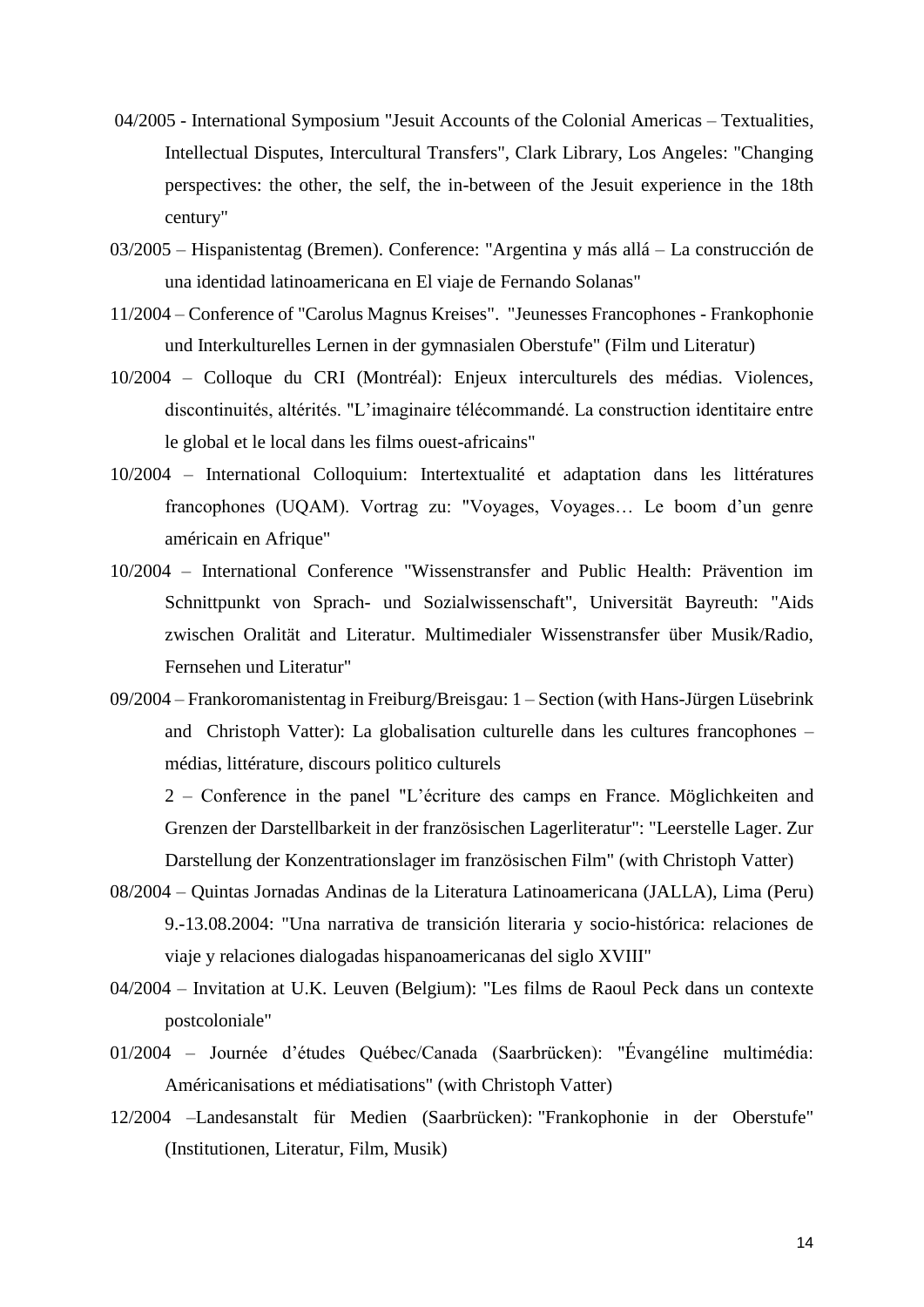- 11/2003 International Colloquium "Le Rwanda et les médias" (Metz, France): "Rêves sous le linceul. L'oscillation des médias entre distanciation et simultanéité"
- 09/2003 Romanistentag (Kiel). "Kolonialisierung als frühe Globalisierung? Das Vizeköngireich Nueva Granada in europäischen und kreolischen Reiseberichten und Beschreibungen des 18. Jahrhanderts"
- 07/2003 51° Congreso Internacional de Americanistas. Santiago, Chile (14.-18.7.2003): 1) "Memoria colectiva entre escenificación y archivos" (with Juan Camilo Escobar); 2) "La narratividad reveladora de los relatos de viaje del siglo XVIII"
- 03/2003 Hispanistentag (Regensburg): Panel "Literatur Kultur Medien Sprache. Neuere Ansätze zur Erforschung des 18. Jahrhunderts in Spanien und Lateinamerika". Vortrag zu: "'Prosa científica' del siglo XVIII – géneros híbridos como puente en la historia de la literatura"
- 12/2002 Journée d'étude sur le Québec (Saarbrücken): "Un 'transfert concurrentiel' de genre cinématographique: le 'Road Movie' américain version québécoise"
- 11/2002 3e congrès de l'AFECCAV (Metz) "Enseignement du cinéma et de l'audiovisuel: état des lieux et perspectives: 'Cinéma africain et enseignement interculturel'"
- 08/2002 International Colloquium: "Les séries télévisées" (Colloque à Cerisy-la-Salle, France): "Commissaires femmes vs. Commissaires féminins. Analyse comparative de séries policières allemandes et françaises"
- 08/2002 International Colloquium "Expériences interculturelles au sein des communautés francophones d'Amérique du Nord" (Université de Moncton, N.B., Canada). "Un 'transfert concurrentiel' de genre cinématographique: le 'Road Movie' américain version québécoise"
- 07/2002 "Construction de mémoire et interculturalité (Saarbrücken/Metz). 'Filming back' l'histoire coloniale vue par des cinéastes africains. L'exemple de Sembène Ousmane et de Med Hondo"
- 07/2002 International Colloquium "Le(s) discours francophone(s) sur l'Océan Indien" (Université de Maurice): "Sortir du labyrinthe des discours identitaires: l'analyse filmique au secours de l'analyse littéraire"
- 10/2001 "Deutschen Gesellschaft zur Erforschung des 18. Jahrhunderts" (Saarbrücken). "Der Afrika-Diskurs in deutschen und französischen Enzyklopädien des 18. Jahrhunderts" (The Discourse on African in German and French Encyclopedias in the 18th Century) (with Susanne Greilich)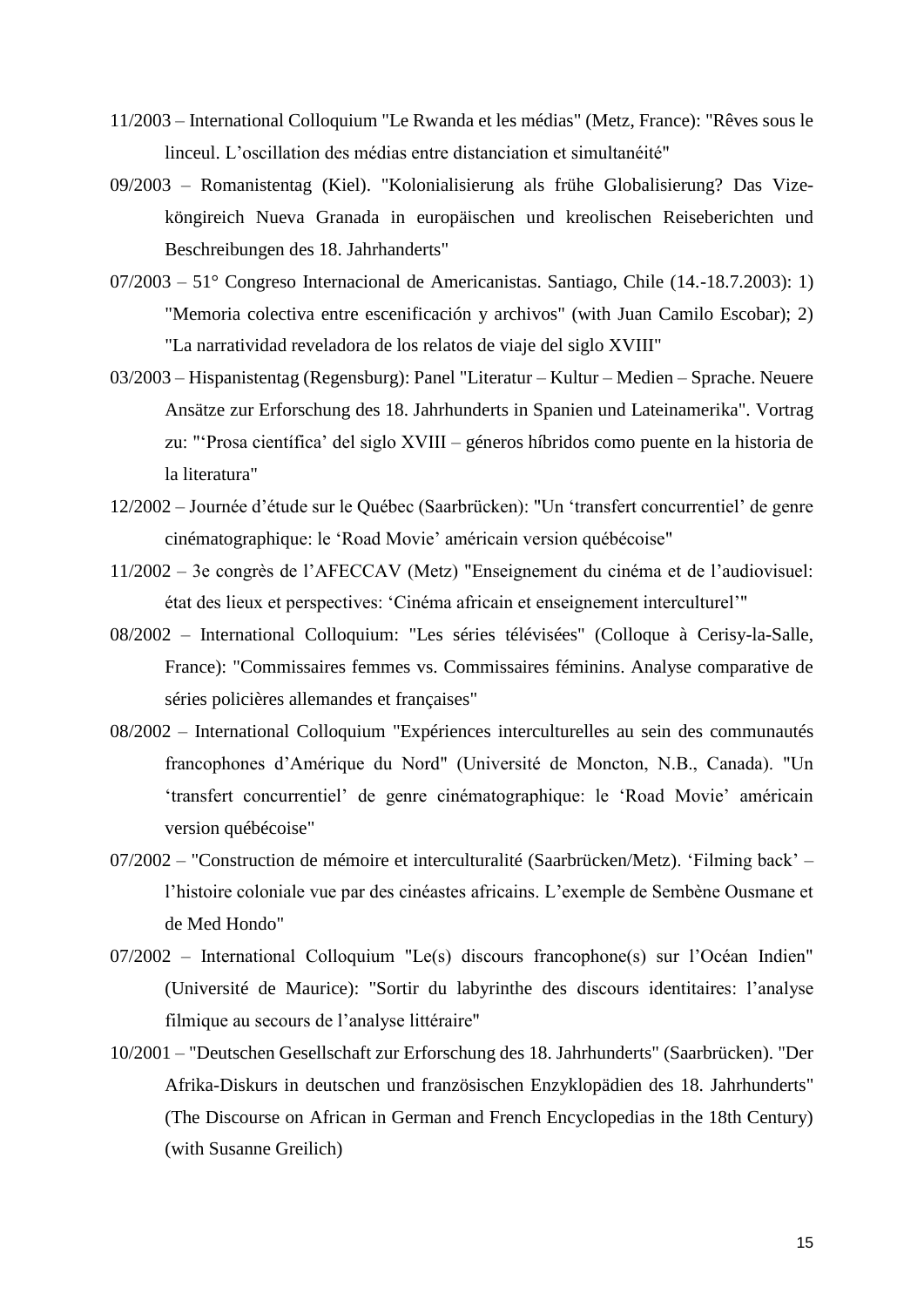- 10/2001 Romanistentag (München): "Eine Reise viele Sichtweisen. Amerika im Blick französischer und spanischer Südamerikareisender im 18. Jahrhundert"
- 11/2000 Frankophonietag (Leipzig). Vortrag zu: "Medienwissenschaften und Frankophonie" - September 2000 – 2. Frankoromanistentag (Dresden): Sektion with Klaus Peter Walter Filmschaffen in Nord- und Westafrika. Vortrag zu: "Serielles Erzählen im Kino: Wend Kuuni and Buud Yam von Gaston Kaboré"
- 06/ 2000 Internationals Kolloquium "Écrire en langues étrangères" (Saarbrücken): "Créolité et Créolie - ou Créoli(t)é - deux concepts insulaires ou une théorie commune de la diversité culturelle"
- 09/1999 Romanistentag (Osnabrück).: "Zwischen Macht und Ohnmacht. Verführung und Gewalt in frankophonen karibischen Romanen"
- 07/1999 Séminaire International des jeunes dix-huitièmistes (Saarbrücken): "Thématisation et refoulement des cultures précolombiennes dans les récits de voyages espagnols du dix-huitième siècle"
- 09/1998 1. Frankoromanistentag (Mainz): "Briser le silence sans mots. Le Sida dans les textes et les films francophones d'Afrique"
- 01/1998 Seminar (Universitäten Saarbrücken, Lyon, Montréal und die Friedrich-Naumann-Stiftung (Saarbrücken).: Das Bild vom "Anderen". Fremd- und Selbstbilder im interkulturellen Vergleich: "Der afrikanische Film - Entwicklungslinien, Identitäts- und Fremdwahrnehmungsmuster" (African Cinema: Development, Identity and Perception of the Other) (with Jean-Claude Naba, Université de Ouagadougou, Burkina Faso)
- 08/1996 Fifth Conference of the International Society for the Study of European Idea (ISSEI), (Utrecht, NL). Vortrag zu: "France and its 'Doms' - the ambivalence of the minoritymajority-relationship"
- 03/1996 Annual Conference of the African Literature Assocation (New York): "Une hantise en commun: la politique aveugle"
- 09/1995 Romanistentag (Münster). Vortrag zu: "Indianité in der Créolité eine Minderheit in der Minderheit"
- 04/ 1993 Annual Conference of the African Literature Association (Pointe-à-Pitre): "Nature - un personnage omniprésent dans la littérature des Antilles francophones et absent de la littérature d'Afrique francophone"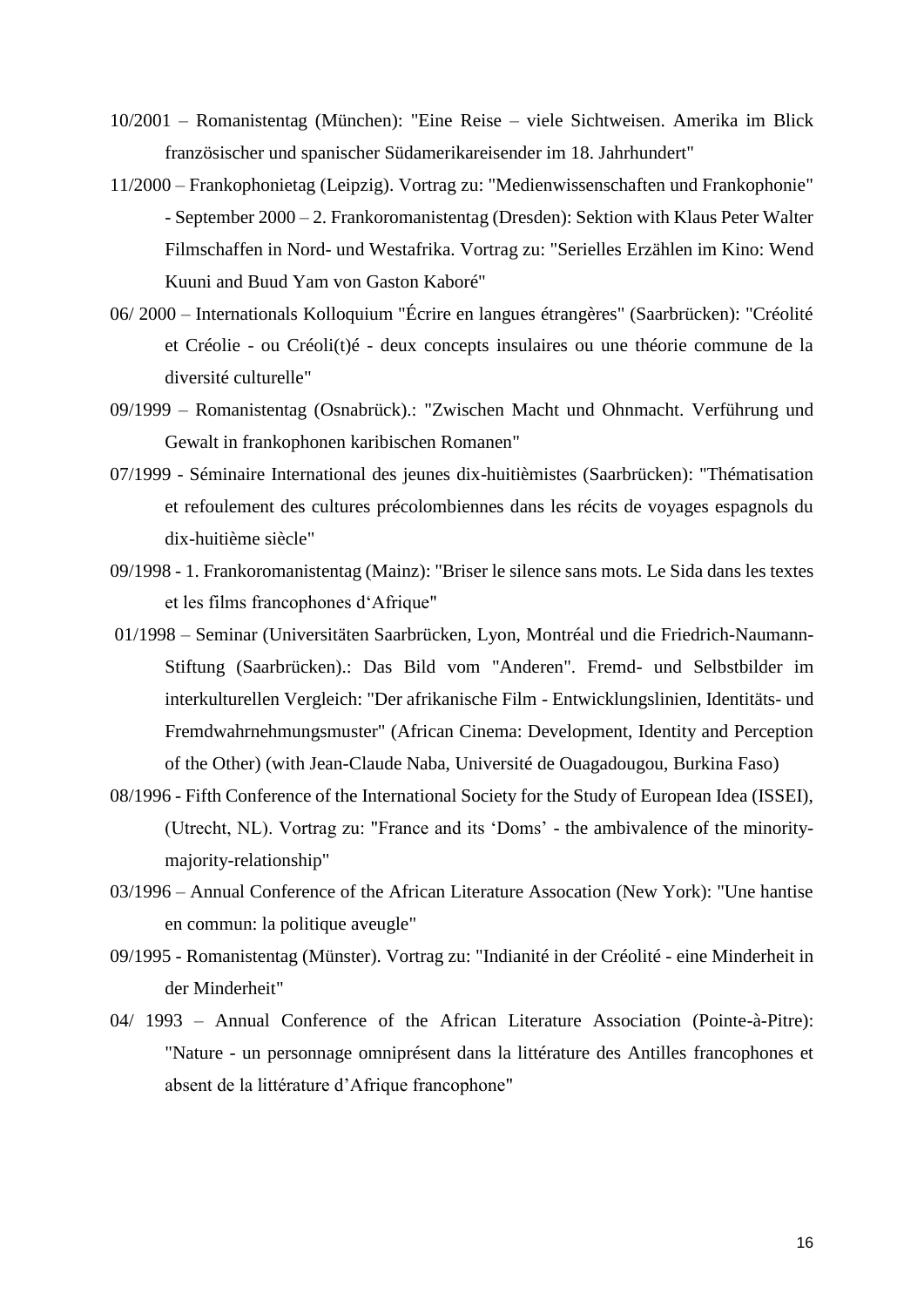#### **Publications**

### **Books**

- 1 with Katharina Fink/Nadine Siegert/Ulf Vierke: *Revolution 3.0: Iconographies of social utopia in Africa and its diasporas*. München: AVM, 2019.
- 2 with Susanne Greilich/Stéphane Pujol: Guillaume-Thomas Raynal: *Histoire des Deux Indes. Livre VI: Découverte de l'Amérique. Conquête du Mexique*. Première édition scientifique en 5 volumes. Directeur de l'édition: Anthony Strugnell. Paris: Champion, 2019.
- 3 with Aminata Mbaye/Viviane Azarian (eds.): *Archeology of the Future: African cinema and imaginary.* München*:* AVM, 2018.
- 4 with Christoph Vatter (eds.): *Cultural Dynamics in the African Cinemas of the 21st Century:*  Actors, Formats, Networks. Saravis Pontis Band 11, Saarbrücken: Universaar, Saarland University Press, 2018.
- 5 with Ricarda Bienbeck/Maroua ElNaggare/Mechthild Gilzmer: *Transformations. Changements et renouveaux dans la littérature et le cinéma au Maghreb depuis 1990.* München: AVM, 2016.
- 6 with Liliana Feierstein: *Enfances? Représentations de l'enfance en Afrique et en Amérique Latine.* München: AVM, 2013.
- 7 Robert Dion/Ute Fendler/Albert Gouaffo/Christoph Vatter (Eds.): *Interkulturelle Kommunikation in der frankophonen Welt. Literatur, Medien, Kulturtransfer*. Festschrift zum 60. Geburtstag von Hans-Jürgen Lüsebrink. Röhrig Universitätsverlag, St. Ingbert 2012.
- 8 U. Fendler/Hans-Jürgen Lüsebrink/Christoph Vatter (Eds.): *La globalisation culturelle dans les cultures francophones – médias, littératures, discours politico-culturels*. Frankfurt a. Main: IKO Verlag, 2007.
- 9 U. Fendler/Monika Wehrheim (Eds.): *Entdeckung, Eroberung, Inszenierung. Filmische Versionen der Kolonialgeschichte Afrikas und Lateinamerikas*. München: Martin Meidenbauer, 2007.
- 10 U. Fendler/Mechthild Gilzmer (Eds.): *Grenzenlos*. Aachen: Shaker, 2005.
- 11 U. Fendler/Susanne Fendler (Eds.): *Prime Time – Crime Time Global Time? Intercultural Perspectives on Crime Serials.* Aachen: Shaker, 2004.
- 12 U. Fendler/Klaus Peter Walter (Eds.): *Sprachwelten – Bilderwelten. Filmschaffen in Westund Nordafrika*. Mainz: Kinzelbach, 2001.
- 13 *Interkulturalität in der frankophonen Literatur der Karibik. Der europäisch-afrikanischamerikanische Intertext im Romanwerk von Maryse Condé*. Frankfurt/Main: Verlag für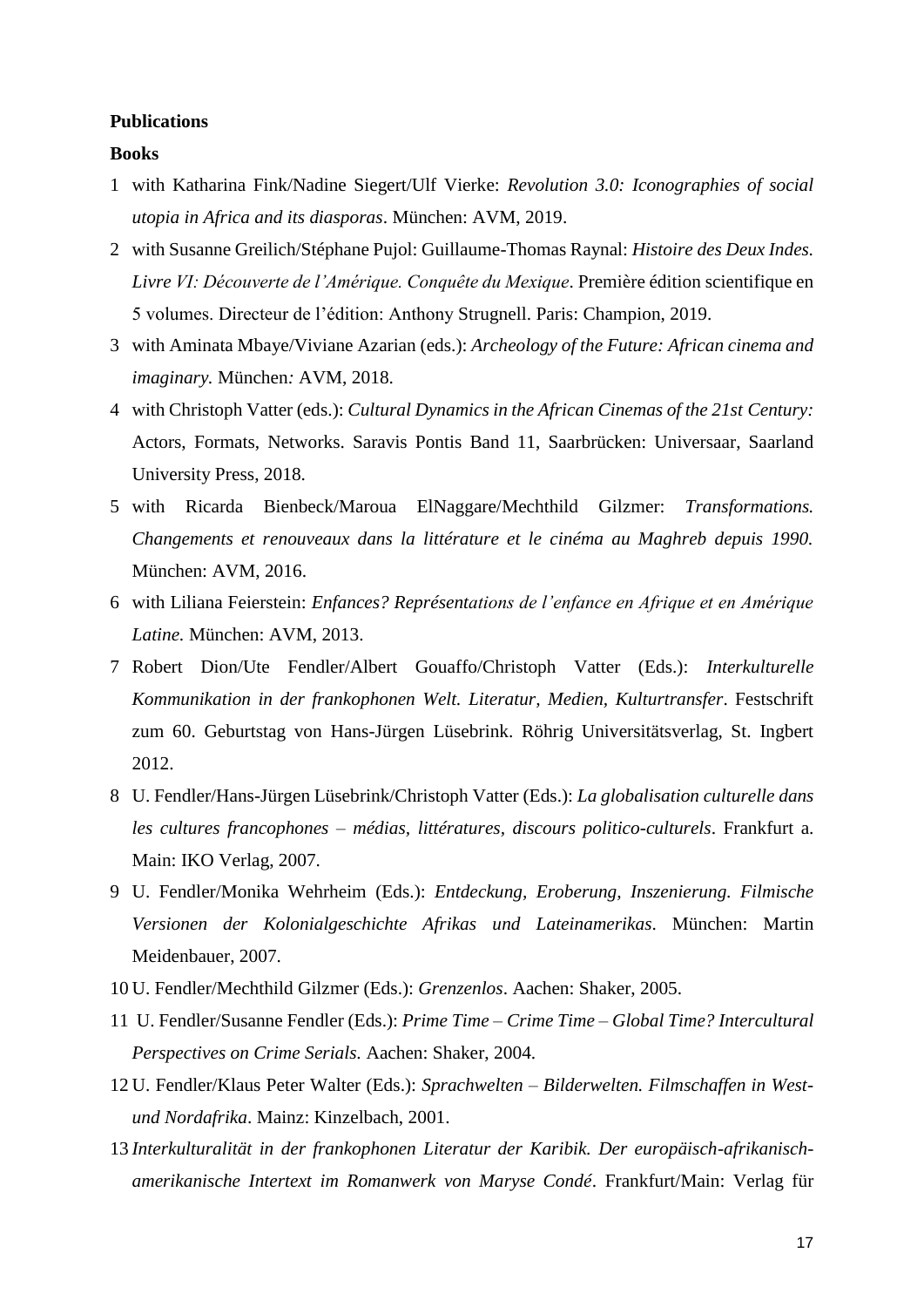Interkulturelle Kommunikation, 1994.

## **DVD**

With INAC (Instituto Nacional de Audiovisual e Cinema) and ICMA (Instituto Cultural Moçambicano-Aleãao) : Bilderwelten. DVD-Edition 2012. Material of the Archive of the INAC. Digitalized and subtitled : German, English) with booklet.

2 DVDs. 2013.

Film Classics: *Mueda, Memoria e Massacre. / Tempo dos Leopardos /Canta, meu irmão*.

### **Articles**

- 1 "Miroirs Brisés et Échos polyrythmiques dans les relations Sud-Sud ou une tiers-esthétique." In: Ineke Phaf-Rheinberger/Daiana Nascimentos dos Santos/Koichi Hagimoto (eds.): *Más allá de la Línea – Convergencias, enfrentamientos y cruces en las culturas ibéricas*. (forthocming 2021)
- 2 with Elena Brugioni: "Islands, Theory and Postcoloniality. Reading the work of Khal Torabully." In *Portuguese Studies* (forthcoming 2021)
- *3* « En compagnie des hommes *de Véronique Tadjo. Un conte philosophique et écocritique sur l'épidémie Ebola*. » In Yacouba Banhoro et al. (eds): *Littérature et maladie*, Ouagadougou. (forthcoming 2021)
- 4 "A la recherche des descendants perdus: Rencontres manquées et morts violentes dans *Pelourinho* et *Little Senegal*." In Lebdai/Delfort : Actes du colloque « Mémoires de l'esclavage, Ouidah, Benin, Janvier 2020. (forthcoming 2021)
- 5 "'Quaseilhas'" ("almost Islands") a performative and transmedial memory." In Ute Fendler/Anne-Marie Kohl/Christopher Odhiambo/Gilbert Ndi Shang (eds.): *On Worlds and Artworks*. Moi University (Kenya): LIFT. (forthcoming 2021)
- 6 "The Transmedial Aesthetics of K-pop Music Videos: Hints to Western Film Culture Introduction and background." In Andrew Jackson (ed.): *Internationalising Korea: Essays on Korean Language, Culture and Diasporas in an Age of Globalization.* Palgrave Macmillan. (forthcoming 2021)
- 7 "Animating the Future: Storytelling and Super Heroes in Africa." In: Bollig, Michael/Clemens Greiner/Stephan Van Wolputte (eds.): *African Futures*. (forthcoming 2021)
- 8 "Métamorphoses: les spectres des frontières". In : Margot Brink : *Les frontières d'Europe dans l'océan Indien : Interventions littéraires, artistiques et scientifiques dans le conflit*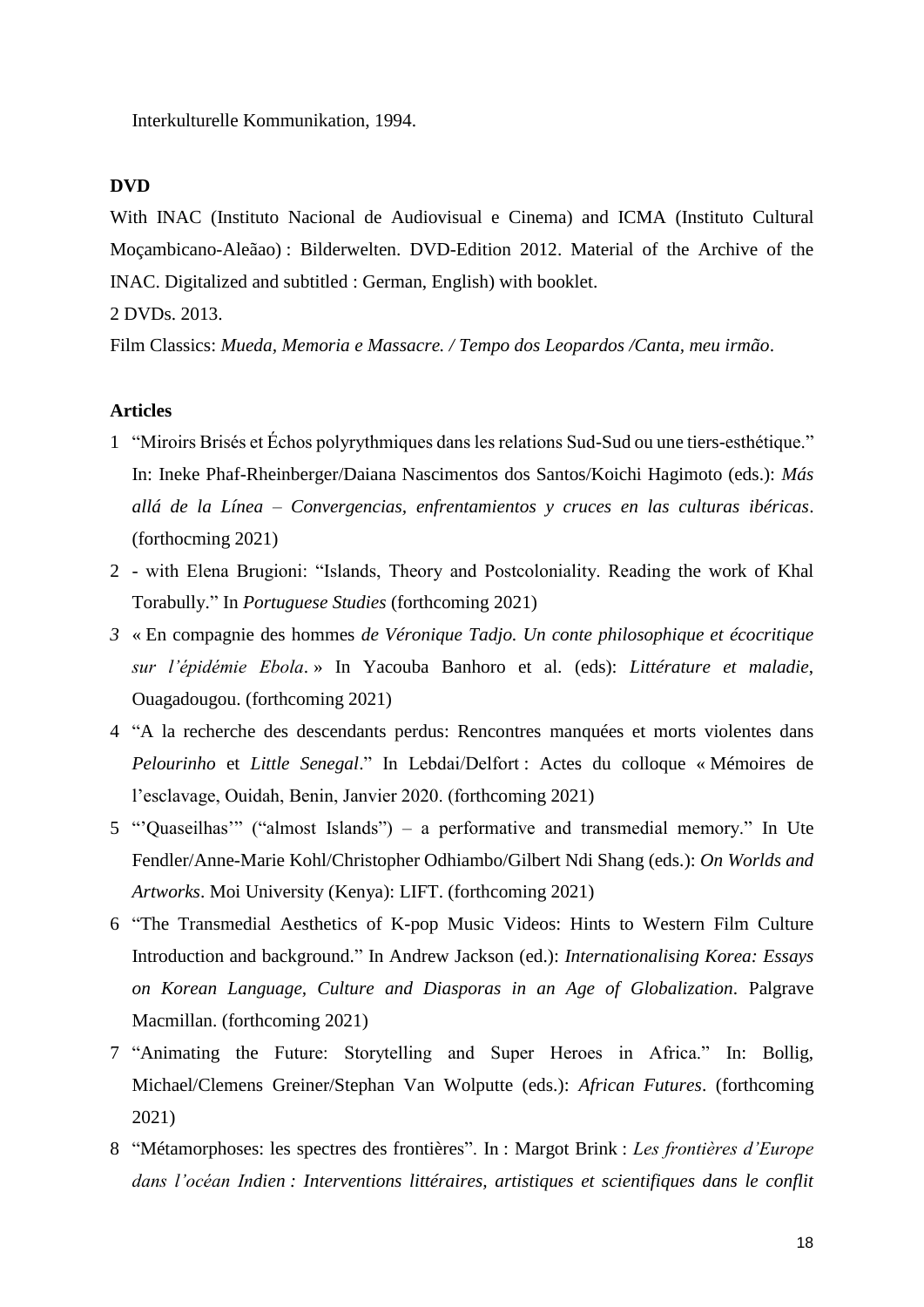*autour de Mayotte."* (forthcoming 2021)

- 9 "Re\_\_voir les drames « ruraux » : Yaaba et Tilaï d'Idrissa Ouédraogo." Ouoro, Justin (éd.): *Actes du colloque Idrissa OUEDRAOGO. L'homme et ses œuvres*, 2020, 339-354.
- 10 "Lusophone Filmmaking in the realm of transnational African cinemas: from 'global ethnic' to 'global aesthetics'." In: Livia Apa/ Paulo de Sousa Aguiar de Medeiros: *New Essays on Contemporary Lusophone African Film: Transnational Communities/ Alternative Modernities*. Routledge, 2020, 33-51.
- 11 "L'interface d'humour: comédies et rencontres interculturelles dans le cinéma français". In: Susanne Greilich/Dagmar Schmelzer (Hg.): *Clash culturel et communauté du rire: l'humour interculturel dans les sociétés francophones contemporaines*. Tübingen: Stauffenburg Verlag, 2020, 31-47.
- 12 "Ghosts as Mediators: Memory, Healing, Knowing and the Negation of Time." In: Katharina Fink/Marie-Anne Kohl/Nadine Siegert (eds.): *Ghosts, spectres, revenants*. Bayreuth: Iwalewa Books, 2020, 67-18.
- 13 "SM Entertainment: From Stage to Neo Culture Technology (NCT)." In: *Culture and Empathy* 2(3) 2019, 206-219. DOI: 10.32860/26356619/2019/2.3.0005
- 14 "K-pop Fandom in Germany: a macro and a micro perspective". In: Howard, Keith/Otmazgin, Nissim/Park, Gil-Sung (eds.): *Transcultural Fandom and the Globalization of Hallyu*. Seoul: Korea University Press, 2019, 65-82.
- 15 "Afrikanisches Kino: (un)gebunden und kosmopolitisch oder die "relationalen" Filme von Abderrahmane Sissako." In: Matthias Christen/Kathrin Rothemund (eds.): *Cosmopolitan Cinema. Kunst und Politik in der Zweiten Moderne*. Marburg: Schüren, 2019, 155-172.
- 16 "Icons of Political Leaders from Sacral to Popular Images." In: Fendler/Fink/ Siegert/Vierke: *Revolution 3.0: Iconographies of social utopia in Africa and its diasporas*. München: AVM, 2019, 34-51.
- 17 "Responding to Onejoon Che. The monument "Renaissance d'Afrique"." In: Fendler/Fink/ Siegert/Vierke: *Revolution 3.0: Iconographies of social utopia in Africa and its diasporas*. München: AVM, 2019, 192-199.
- 18 "Französischsprachige Literaturen: Littérature-Monde oder Weltliteraturen?" In: Giulia Radaelli, David Segura, Nike Thurn (Hg.): *Gegenwartsliteratur – Weltliteratur*. Bielefeld: Transcript, 2019, 45-69.
- 19 "O Cinema Moçambicano um cinema fantástico?" In: Secco, Carmen Lucia Tindó/Leite, Ana Mafalda/Patraquim, Luis Carlos (eds.): *CineGrafias Moçambicanas: Memórias e Crônicas & Ensaios*. São Paulo: Editora Kapulana, 2019, 215-224.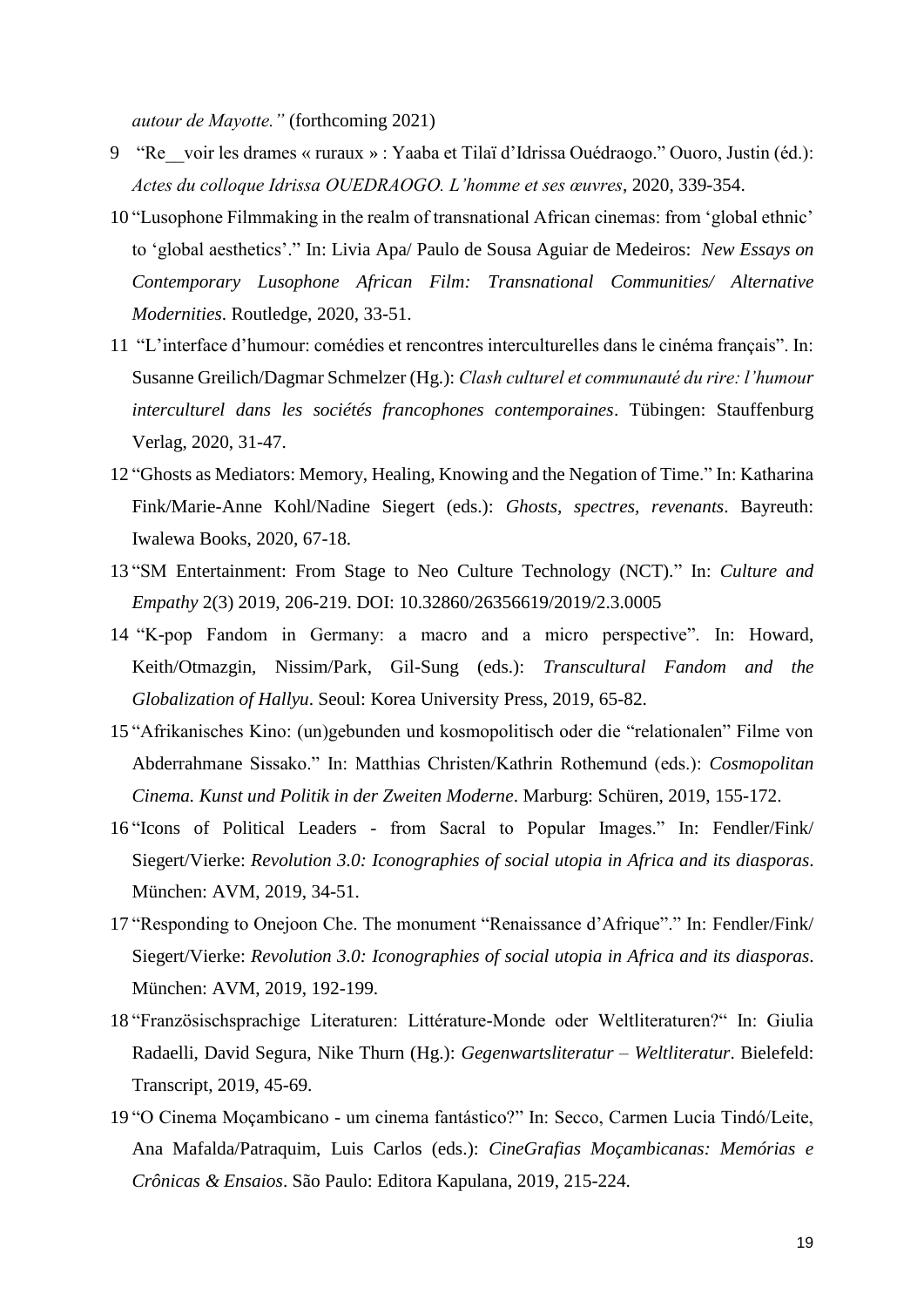- 20 "Cinema Africano, um Cinema Transnacional? O cinema decolonial de Flora Gomes." In: Ana Mafalda Leite/Hilary Owen/Ellen W. Sapega/Sarmen Lúcia Tindó Secco (eds.): *Nação e narrativa pós-colonial - III. Literature & Cinema*. Lisboa: Edições Colibri, 2019, 35-48.
- 21 "African Cinema: A Transnational Cinema? The Decolonial Cinema of Flora Gomes". In: Ana Mafalda Leite/Hilary Owen/Ellen W. Sapega/Sarmen Lúcia Tindó Secco (eds.): *Nação e narrativa pós-colonial - III. Literature & Cinema*. *Cape Verde, Guinea-Bissau and São Tomé e Príncipe. Essays*. Frankfurt: Peter Lang, 2019, 35-50.
- 22 "Le cinéma est un pays ..." ('Cinema is a country') or the transgressive power of images in *The sea is behind* by Hicham Lasri." In: *Journal of African Cinemas*. 2019, 25-36.
- 23 "Superheroes for Africa?" In: *Africa Today*, Vol. 65, Fall 2018, Indiana UP Bloomington, 86-105.
- 24 "Imaginaires des Îles. Imaginaires Cosmopolites." In Buata Malela/"Andrzej Rabsztyn (eds.): *Les représentations sociales des îles dans les discours littéraires francophones*. Paris: Cerf, 2018, 49-64.
- 25 "O 'Black Ocean' Azul." In *Remate de Males*, Campinas-SP, v.38, n. 1, jan./jun. 2018, 42- 53.
- 26 "Narrating Mozambique. Recent feature films." In *Third Text* Vol. 5, 2018, 72-85 http://asai.co.za/wp-content/uploads/2018/06/TTA\_MOZ\_VOL-5-2018\_Narrating-Mozambique.pdf
- 27 "Train to Busan: Das Zombie-Genre als filmisches Dispositiv zwischen Ost und West." In: Ivo Ritzer/Peter W. Schulze (Hg.): *Mediendispositive und Genrekonfigurationen.* 2018, 265- 277.
- 28 "Cinéma populaire, Cinéma de genre, Cinéma de masse ?" In: Fendler/Mbaye: *Archeology of the Future*. München: AVM, 2018, 25-36.
- 29 "O Cinema da Guiné-Bissau." In: *Mulemba.* Rio de Janeiro: UFRJ, v.9, n.17. 147-159, jul/dez 2017. ISSN: 2176-381X.
- 30 "The Ecos of Icons." In: Katharina Fink/Susanne Gehrhard/Nadine Siegert: *FAVT – Future Africa Visions in Time*. Nairobi: Contact Zones NRB, 2017.
- 31 "Roots and Routes. Hip Hop from South Korea." In: *Kritika Kultura 29* (2017): –026 (<http://journals.ateneo.edu/ojs/kk/>)
- 32 "*Tey* (Aujourd'hui): l'irruption du temps dans l'espace filmique schizophrène." In: *Présence Francophone* n°88 (automne 2017), sous la direction de Mbaye Diouf (Université McGill). Intitulé « Les figurations spatiales francophones: essais géocritiques », 109-121.
- 33 "QUANDO OS FILMES CONVIDAM A VIAJAR... CINEMA E/É VIAGEM." In: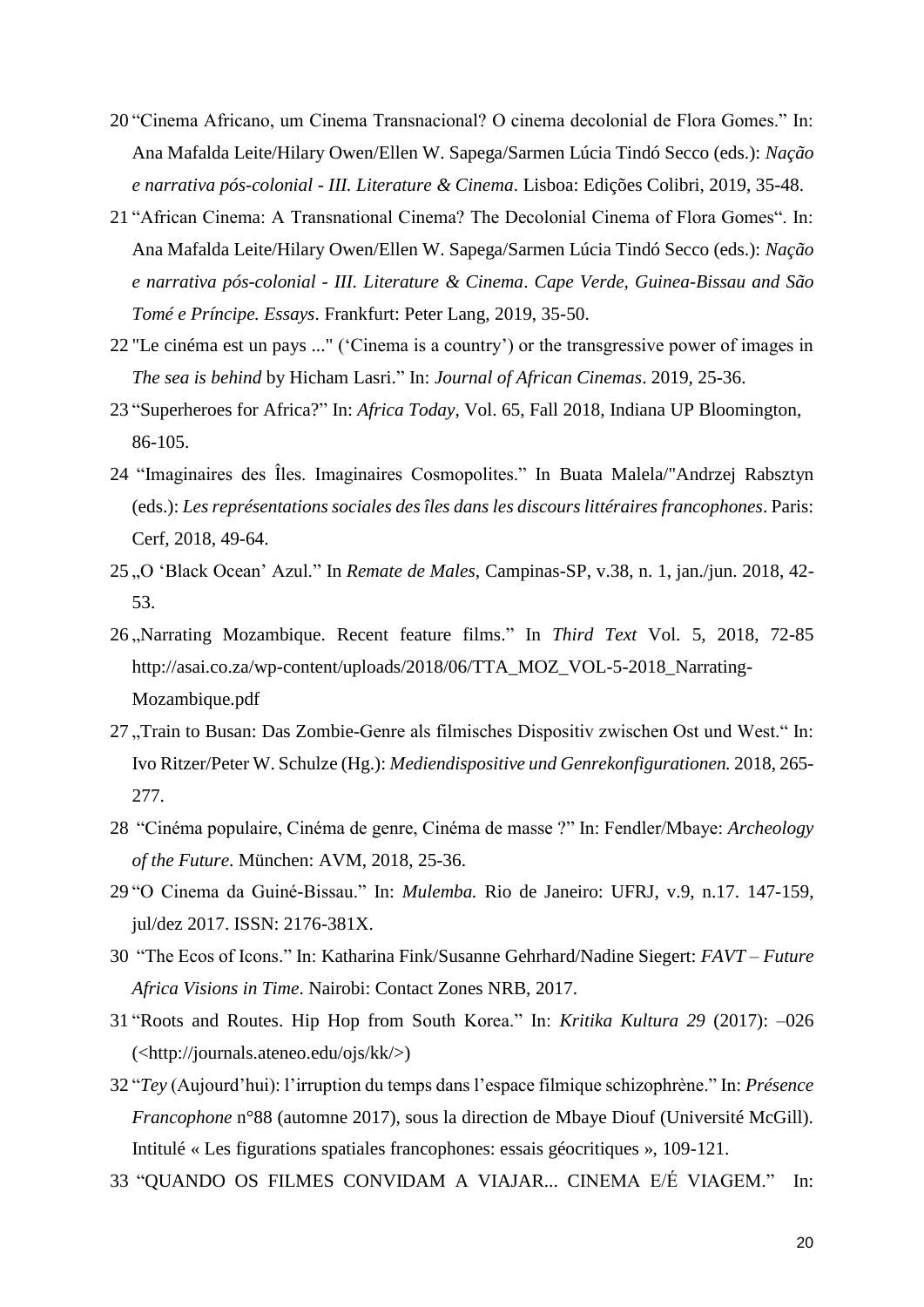Revista Cerrados, v. 25, n°41 (2016), Africas em movimento: literaturas, culturas, histórias, sociedades, (http://periodicos.unb.br/index.php/cerrados/article/view/19792), 304-3012.

- 34 "Fabulations ou imaginaires vacillants: L'écriture de Rakotoson et Raharimanana entre histoire, mémoire et urgence du social." In: *Présence Francophone* N°87 : *Le social et ses discours dans le roman francophone d'Afrique et des Antilles*, 2016, 164-176.
- 35 "CréACTulation création, actualité, fabulation." In: Ijou Cheikh Moussa/Maroua ElNaggare/Aminata Mbaye/Youssef Wahboun (eds.): *Création et actualité en Afrique, publications du laboratoire Littérature, Art et Société.* Rabat: Université Mohammed V, 2017, 21-35.
- 36 "Cinema africano um cinema trans-nacional? O cinema decolonial de Flores Gomes." In: *Literatura & Cinema – Cabo Verde, Guiné-Bissau e São Tomé e Príncipe. Nação e Narrativa Pós-colonial V – Ensaios.* Lisboa: Colibri, 2016, org. por Ana Mafalda Leite, Ellen Sapega, Hilary Owen e Carmen Tindó Secco.
- 37 « [From Bebop to K-Pop: South Korean Neo-R&B Artist Minje.](https://norient.com/stories/from-bebop-to-k-pop-south-korean-artist-minje/)" 10 February 2017 https://norient.com/stories/from-bebop-to-k-pop-south-korean-artist-minje/
- 38 "Violence et histoire coloniale dans l'œuvre de Raharimanana" In : Jean Godefroy Bidima/Victorien Lavou Zoungbo (éd.) : *Réalités et représentations de la violence en postcolonies*. Presses Universitaires de Perpignan, Perpignan and New Orleans 2016, pp. 53- 69.
- 39 "Le plaisir des belles paroles : humour et débat de société" dans *Le fauteuil* de Missa Hébié et *Une femme pas comme les autres* d'Abdoulaye Dao." In: Alain Boillat/Vincent Bouchard/Germain Lacasse/Gwenn Scheppler (eds.) : *Dialogues avec le cinéma. Approches interdisciplinaires de l'oralité cinématographique*. Montreal: Editions nota bene, 2016, pp. 245-260.
- 40 "Block B eine Boygroup mit vielen Facetten." In: Kultur Korea Magazin, 2015. (and webseite:http://www.kulturkorea.org/de/magazin-kultur-korea/aktuelle-beitraege/blockb.html)
- 41 "The Korean Reggae Missionary" (http://norient.com/blog/m-tyson/ ) 2015.
- 42 "The missing people" the return of the "people"? Fictocritical positions in the art scene in Maputo". In: Centro de Estudos Africanos: *OS INTELECTUAIS AFRICANOS FACE AOS DESAFIOS DO SEC. XXI,* 2014, 317-330.
- *43* "Homeland retours douloureux." In: Marco Bosshard/Andreas Gelz (eds.): *Return Migration in Romance Cultures*. Freiburg: Rombach, 2014, 337-350.
- *44* "Cinema in Mozambique: New tendencies in a complex mediascape" In: *Critical*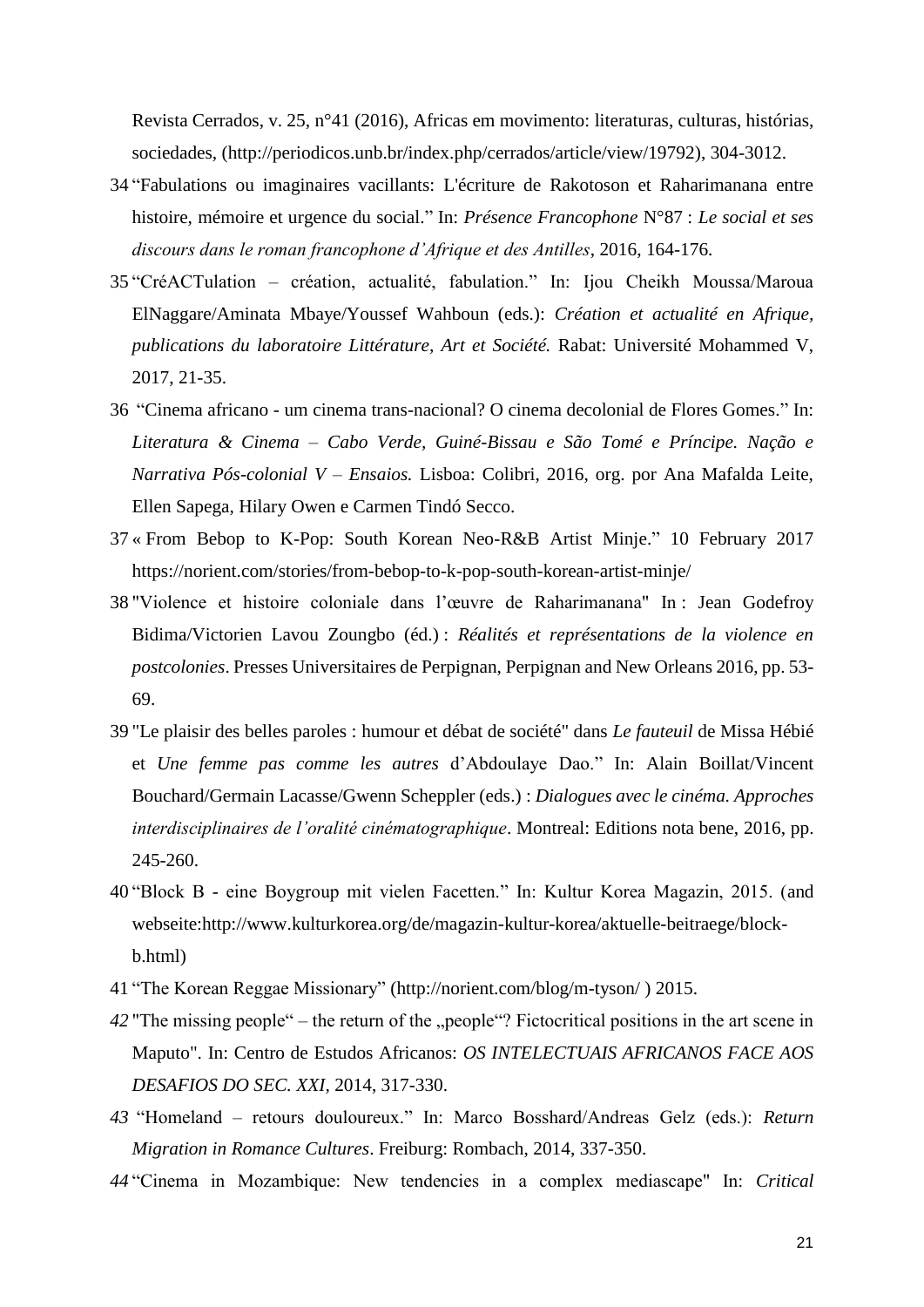*Interventions,* 2014, 18pp. (online)

- 45 "Fabulating the Indian Ocean An Emerging Network of Imaginaries. " In: Michael Mann/Ineke Phaf-Rheinberger (eds): *Beyond the Line. Cultural Narrations of the Southern oceans*. Berlin: Neofelis, 2014, 179-198.
- 46 "Narrating the Indian Ocean: challenging the circuits of migrating notions." In: *Diacrítica. Dossier Narrando o Índico. 27/3*. *Revista do Centro de Estudos Humanísticos*, 2013, 17-28.
- 47 "La diversité culturelle dans *Congorama* ou «on n'échappe pas à ses origines »" In: Hans-Jürgen Lüsebrink, Christoph Vatter (eds) : *Multiculturalisme et diversité culturelle dans les médias au Canada et au Québec*, Königshausen & Neumann, Würzburg 2013, 89-98.
- 48 "Nouvelles icônes: enfants-soldats et jeunes guerriers." In: Fendler/Feierstein (Ed.): *Enfances? Représentations de l'enfance en Afrique et en Amérique Latine*. AVM, 2013, 275- 287.
- 49 "African Francophone cineastes going "genres": two examples for (e)merging genres". In: Ritzer, Ivo & Schulze, Peter W.: *Genre-Hybridisation. Global Cinematic Flows*. Schüren Verlag, Marburg 2013, 239-249.
- 50 "Guelwaar Leerstellen der menschlichen Würde." In: Johannes Rosenstein (Ed.) : *Ousmane Sembène. Film-Konzepte 32*, München: Richard Boorberg Verlag, 2013, 28-41.
- 51 Casablanca : Médiation d'un espace transculturel. » In: Alfonso de Toro (Ed.): *Translatio. Transmédialité et transculturalité en littérature, peinture, photographie et au cinéma. Amériques, Europe, Maghreb*. Paris : L'Harmattan, 2013, 325-332.
- 52 "Une écriture relationnelle: violence et histoire coloniale dans l'oeuvre de Raharimanana." In: Jean-Christophe Delmeule: *Raharimanana: la poétique du vertige. Alliance Française, Lecce, Francophonies 23*, juin-juillet 2013, 79-96.
- 53 "La question de l'universel ou Traveling Tales. L'exemple de Maryse Condé. " In: Mourad Ali-Khodja/Jean-Francois Thibault : *Des apories de l'universalisme aux promesses de l'universel : chantiers pour une réflexion*. Québec: Presses Universitaires, "Mercure du Nord", 2013, 73-85.
- 54 "L'île-archipel, le Madagascar polyphonique de Raharimanana : nœud de communication et récepteur mondial. " In : Ottmar Ette/Gesine Müller (Ed.) : *Worldwide. Archipels de la mondialisation*. Frankfurt a.M : Vervuert, 2012, 93-112.
- 55 "Risk as a thrilling Experience: Perception of Natural Disasters in Africa between Hollywood and Documentary". In: Lena Bloemertz/Martin Doevenspeck/Elísío Macamo/Detlef Müller-Mahn (Ed.) : *Risk and Africa. Multi-Disciplinary Empirical Approaches*. Berlin: LIT 2012, 35-45.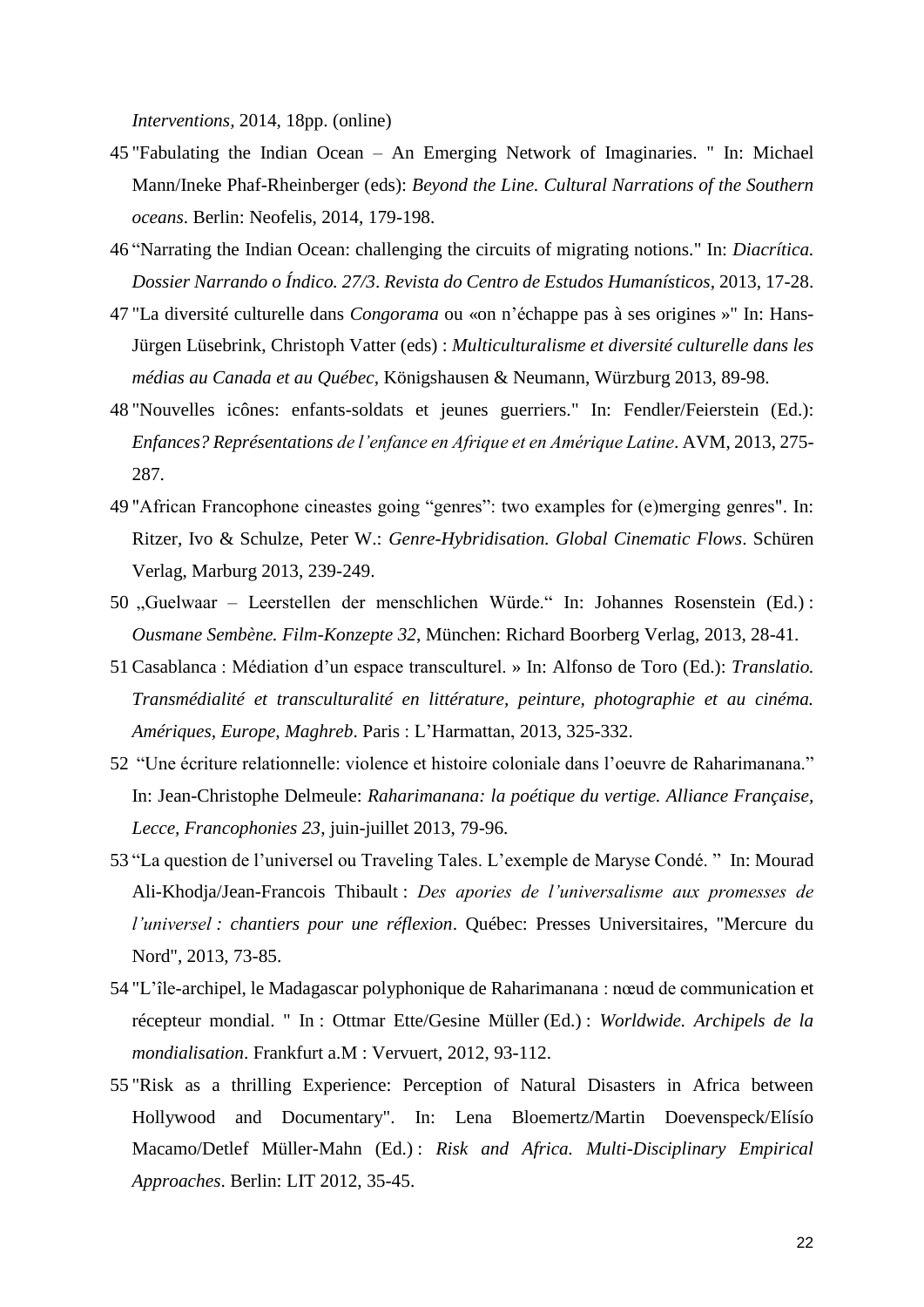- 56 "Jean-Luc Raharimanana". In: *Passages et ancrages en France. Dictionnaire des écrivains migrants de langue française (1981-2011).* Sous la direction d'Ursula Mathis-Moser et Birgit Mertz-Baumgartner Paris : Honoré Champion, coll. "Dictionnaires et Références 23", 2012, 721-723.
- 57 "'Cinémas Mineurs' et esthétique de la lenteur : les films d'Abderrahmane Sissako. " In: Jean Ouédraogo (éd.) : *Figuration et mémoire dans les cinémas africains*. Paris : L'Harmattan (Coll. Images Plurielles), 2011, 73-88.
- 58 "Umbrüche und Aufbrüche in Literatur und Film des Maghreb." In: Martin Hofbauer & Thorsten Loch (Ed.) : *Wegweiser zur Geschichte Nordafrikas*. Paderborn: Ferdinand Schöningh 2011, 219-228.
- 59 "La "grammaire" de la violence: les films de Raoul Peck". In: Isaac Bazié/Hans-Jürgen Lüsebrink (eds): *Violences Postcoloniales. Représentations littéraires et perceptions médiatiques*. Berlin: Lit (Frankophone Literaturen and Kulturen außerhalb Europas/Littératures et cultures francophones hors d'Europe Bd. 4), 2011, 227-240.
- 60 "L'imaginaire télécommandé. La construction identitaire dans les films ouest-africains face à la globalisation médiatique". In: Michèle Garneau/Hans-Jürgen Lüsebrink/Walter Moser (Ed.): *Enjeux interculturels des médias. Altérités, transferts et violences*. Ottawa :Les Presses de L'Université d'Ottawa, 2011, 271-288.
- 61 "La série télévisuelle entre appropriation, remédiation et création: *Kadie Jolie, Vis-à-Vis* et *Commissariat de Tampy* (Burkina Faso)". In: *Lendemains*. 35. Jahrgang, Nr. 138/139 : Transferts médiatiques entre l'Europe et l'Afrique francophone. Hg. von Alain Pangop. Tübingen: Narr 2010, 69-77.
- 62 "Remédiations, oralités et le format numérique. L'exemple du Burkina Faso." In: Germain Lacasse (dir.) : *Re-dire*. Intermédialités N° 4, 2009 (online publication).
- 63 "Mediatisiertes Schreiben als (Alp)Traumfabrik: Kossi Efoui's *Fabrique de cérémonies*." In: *Stichproben*. *Wiener Zeitschrift für Afrikastudien*. Nr. 17, Sonderheft. Hg. von Susanne Gehrmann and Viola Prüschenk, 2009, 35-55.
- 64 "Migrants in Canada between Americanism and "Américanité"" in: Michael Steppat (ed.): Americanisms: Discourses of Exception, Exclusion, Exchange. Winter, 2009.
- 65 "Le *Road Movie* dans le contexte interculturel africain. " In: Walter Moser (Eds.): Le roadmovie interculturel. Numéro spécial de CinéMas. Vol. 18, nos 2-3 (2008), 68-88.
- 66 "*Rêves sous le linceul*. L'oscillation des médias entre distanciation et simultanéité". Actes du Colloque "Rwanda et les médias". ed. von Pierre Halen. Université Paul Verlaine Metz, 2007, 373-384.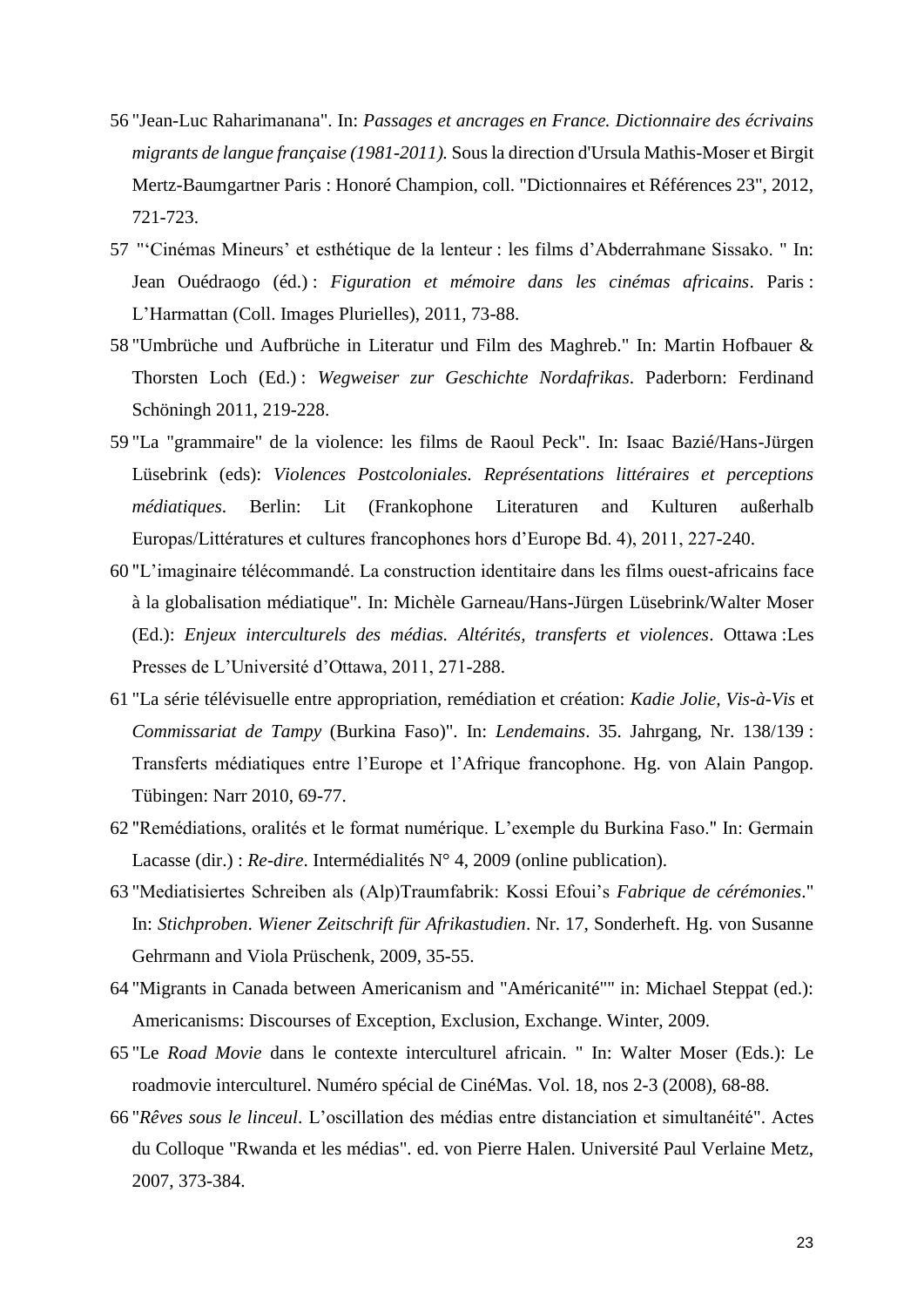- 67 "'Filming back' l'histoire coloniale vue par des cinéastes africains. L'exemple de Sembène Ousmane et de Med Hondo". In: *Questions de Communication*. 2007.
- 68 "Polars antillais et africains: des enquêtes policières sous le signe de l'humour et de la critique sociale". In: *L'humour et le rire dans les littératures francophones des Amériques. (Revue Itinéraires et Contacts de Cultures).* Sous la direction de Józef Kwaterko. Paris: L'Harmattan, 2006, 61-78.
- 69 "'Leerstelle Lager': Zur Darstellung der Konzentrationslager im französischen Film. " In: Silke Segler-Messner/Monika Neuhofer/Peter Kuon (Ed.): *Vom Zeugnis zur Fiktion. Repräsentation von Lagerwirklichkeit and Shoah in der französischen Literatur nach 1945*. Frankfurt a.M.: Lang, 2006, 297-306. (with Christoph Vatter)
- 70 "*Sida dans la cité* TV-Formate in der Wissensvermittlung über Aids in Burkina Faso und Côte d'Ivoire" In: Martina Drescher/Sabine Kläger (Ed.): *Kommunikation über HIV/Aids. Interdisziplinäre Beiträge zur Prävention im subsaharischen Afrika*. Beiträge zur Afrika-Forschung 27. Münster: LIT, 2006, 185-200.
- 71 "Le *Road Movie* québécois: transfert de genre concurrentiel et construction d'identité". In: Jean Morency/Jeanette den Toonder/Jaap Lintvelt (Ed.): *Romans de la route et voyages identitaires.* Québec: Nota bene, 2006, 35-53.
- 72 "Afrika in deutschen and französischen Enzyklopädien des 18. Jahrhunderts." In: Hans-Jürgen Lüsebrink (Ed.): *Das Europa der Aufklärung und die außereuropäische koloniale Welt*. Göttingen: Wallstein, 2006, 113-137. (with Susanne Greilich)
- 73 "*Otomo, der Stadtfeind* Chronik einer Duldung". In: *Mont Cameroun. Le Cameroun et l'Allemagne: Expériences coloniales et postcoloniales*, N°2, 2005, 109-121.
- 74 "Medienwissenschaft and interkulturelle Kommunikation im e-Learning. " In: *Modulang. E-Learning, Sprachen and Kultur. Abschlusstagung des Projekts Modulang – Entwicklung multimedialer Lehrmodule für Sprachausbildung and Interkulturelle Kommunikation*. Aachen: Shaker, 2005, 91- 105. (with Christoph Vatter)
- 75 "E-Learning in Fernstudium and Weiterbildung. " In: *Modulang. E-Learning, Sprachen and Kultur. Abschlusstagung des Projekts Modulang – Entwicklung multimedialer Lehrmodule für Sprachausbildung and Interkulturelle Kommunikation*. Aachen: Shaker, 2005, 133-148. (with A. Bütterich/H. Fau/M. Haberer/L. Perrin/C. Vatter)
- 76 "Evangéline: Américanisations et Médiatisations d'un mythe acadien". In: *Globe*. Revue International d'´Études québécoises. Vol. 7, 2004, N° 2, 59-79. (with C. Vatter).
- 77 "Un 'transfert concurrentiel' de genre cinématographique: le 'Road Movie' américain version québécoise". In: Jean Morency/Hélène Destrempes/Denise Merkle/Martin Pâquet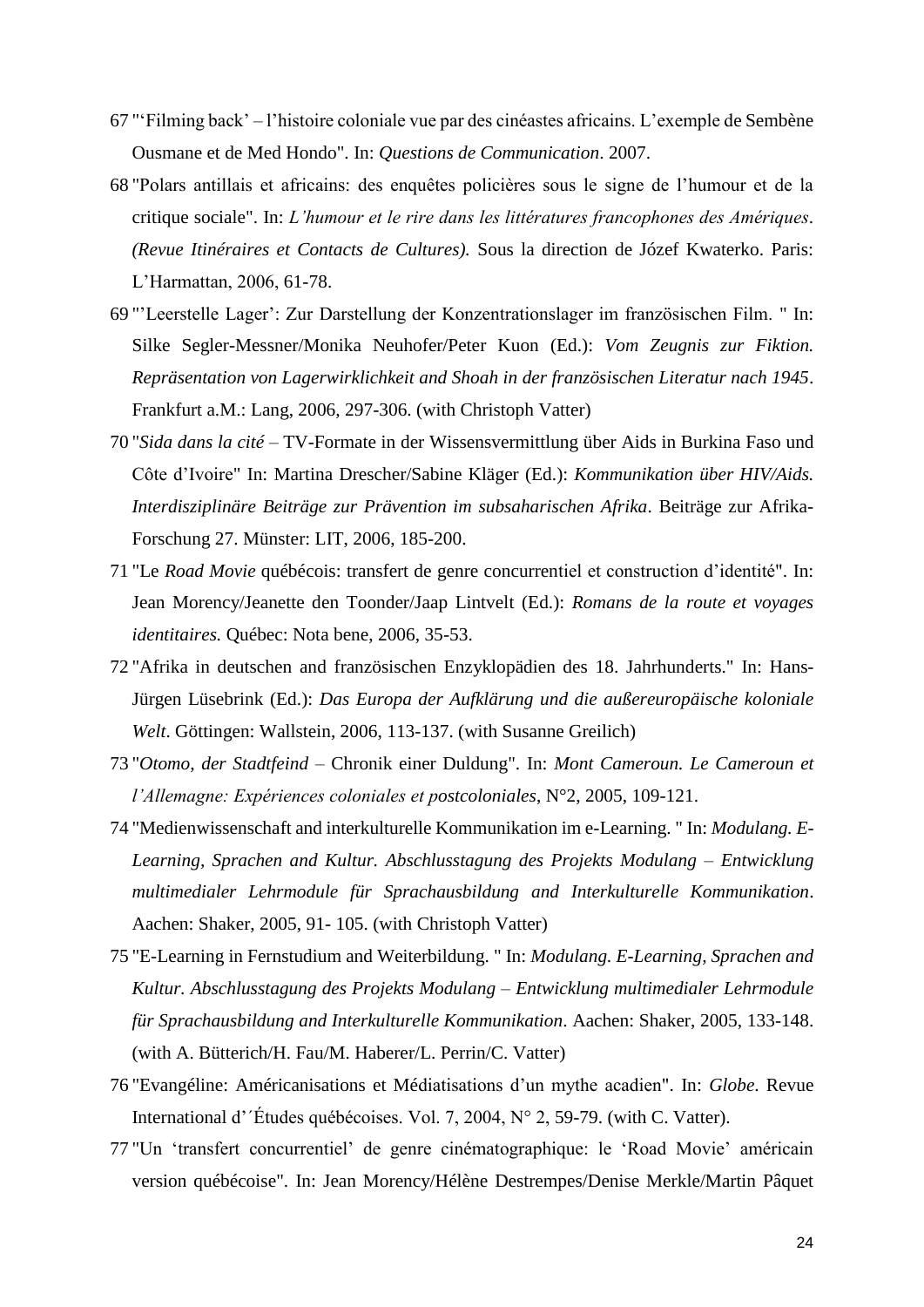(éd.): *Des cultures en contact. Visions de l'Amérique du Nord francophone.* Québec: Nota bene, 2005, 329-340.

- 78 "'Cinémas mineurs' and die Ästhetik der Langsamkeit: Abderrahmane Sissakos Filme. " In: U. Fendler/M. Gilzmer (Ed.): *Grenzenlos*. Aachen: Shaker, 2005, 167-179.
- 79 "When Derrick meets Maigret… Inspectors between Mediocrity and Ideal Crossing the French-German Border" " In: Fendler/Fendler: *Prime Time – Crime Time* – *Global Time?* Aachen: Shaker, 2004, 15-30.
- 80 "Afrika immer noch der dunkle Kontinent? Wege zu einer interkulturellen Afrika-Kompetenz. " In: *SIETAR Journal* N° 2, 2004, 6-10. (with Christoph Vatter)
- 81 "Herausforderungen und Perspektiven einer französischen Kultur- und Medienwissenschaft." In: Fendler/Lüsebrink/Stefani-Meyer/Vatter/Walter: *Einführung in die französische Kultur- and Medienwissenschaft*. (Introduction to French Cultural and Media Studies) Tübingen: Narr, 2004, 255-261. (with Christoph Vatter)
- 82 "Intermedialität." In: Fendler/Lüsebrink/Stefani-Meyer/Vatter/Walter: *Einführung in die französische Kultur- und Medienwissenschaft*. Tübingen: Narr, 2004, 213-232.
- 83 "Briser le silence sans mots. Le Sida dans les textes et les films francophones d'Afrique." In: *Les littératures africaines de langue française à l'époque de la postmodernité. Etat des lieux et perspectives de la recherche.* Hg. von Hans-Jürgen Lüsebrink/Katharina Staedtler. Oberhausen: Athena, 2004, 207-221.
- 84 "Cinéma africain et enseignement interculturel. " In: *Enseignement du cinéma et de l'audiovisuel: état des lieux et perspectives. Questions de Communication*. N°2, 2004, 215- 228. (with Christoph Vatter)
- 85 "Komik im afrikanischen Film Ist Interkulturelles Lachen möglich?" In: *Interkulturelle Medienanalyse. Methoden and Fallbeispiele aus den romanischen Kulturen des 19. und 20. Jahrhunderts.* Hg. v. Hans-Jürgen Lüsebrink/Klaus Peter Walter. St. Ingbert: Röhrig Universitätsverlag, 2003, 163-188. (with Jean-Claude Naba).
- 86 "Une esthétique de l'immigration. Regards et espaces dans *Vivre au paradis*. " In: *Questions de communication*: *Médias et regards d'immigrés*. Sous la direction de N. Burtin et Thiéblemont. N° 4, 2003, 141-151.
- 87 "Le pouvoir politique dans le roman burkinabè d'une représentation réaliste á une représentation mythique." In: Marie Ange Somdah (Ed.): *Ecritures du Burkina Faso.* Vol. 1, Paris: Harmattan, 2003, 41-63.
- 88 "Fespaco am Puls des afrikanischen Films. Neue Tendenzen im afrikanischen Kino". In: *Unheimliche Ähnlichkeiten. Etranges ressemblances. Jahrbuch des Frankreichzentrums der*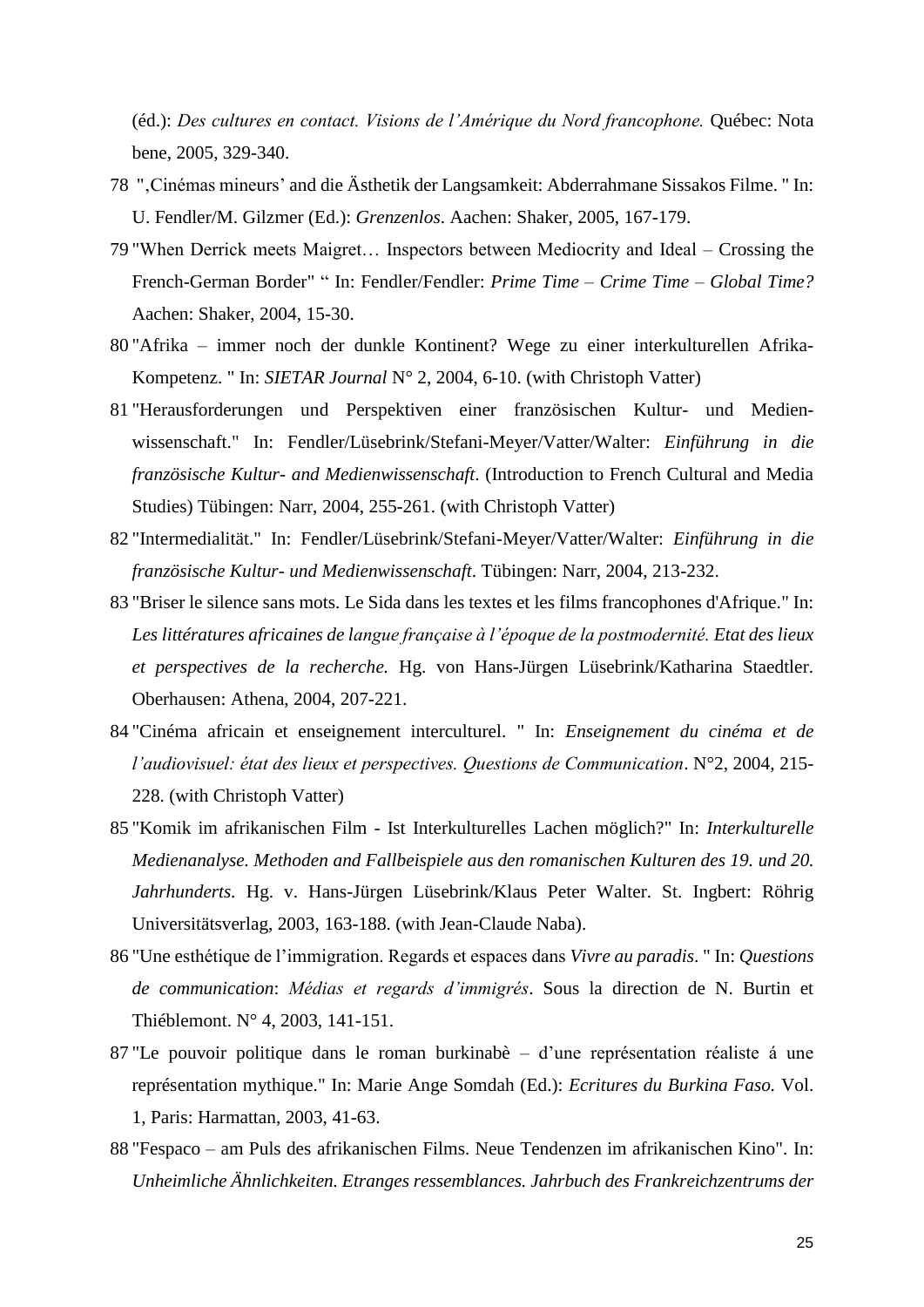*Universität des Saarlandes* Bd 3/1999-2000. Opladen: Leske + Budrich, 2002, 206-208. (with Christoph Vatter)

- 89 "Créolité et Créolie ou Créoli(t)é deux concepts insulaires ou une théorie commune de la diversité culturelle." In: Robert Dion/Hans-Jürgen Lüsebrink (eds.): *Ecrire en langue étrangère.* Montréal: Nota Bene, 2002, 185-205.
- 90 "Macht und Ohnmacht: Verführung und Gewalt in frankophonen karibischen Romanen". In: Frank Wanning/Anke Wortmann (eds.): *Gefährliche Verbindungen. Verführung und Literatur*. Berlin: Weidler, 2001, 209-220.
- 91 "Maryse Condé: Von den afrikanischen Wurzeln bis zur karibischen Mangrove." In *Französische Literatur der Gegenwart. Ein Autorenlexikon*. Hg. von Petra Metz/Dirk Naguschewski, München: Beck, 2001, 51-54.
- 92 "Patrick Chamoiseau: Vom Mikrokosmos Marktplatz." In *Französische Literatur der Gegenwart. Ein Autorenlexikon*. Hg. von Petra Metz/Dirk Naguschewski, München: Beck, 2001, 43-46.
- 93 "Edouard Glissant: Von zersplitterten Welten zur Utopie von einer Welt." (From split-up Worlds to Utopia of One World) In *Französische Literatur der Gegenwart. Ein Autorenlexikon*. Hg. von Petra Metz/Dirk Naguschewski, München: Beck, 2001, 100-102.
- 94 "Neue Bilderwelten im zeitgenössischen afrikanischen Filmschaffen. Das ,Festival Panafricain du Cinéma de Ouagadougou (03/2001)." In Ute Fendler/Klaus Peter Walter (Ed.): *Sprachwelten – Bilderwelten. Filmschaffen in West- und Nordafrika*. Mainz: Kinzelbach, 2001, 181-198. (with Helmut Schwartz und Christoph Vatter)
- 95 "Serielles Erzählen im westafrikanischen Film: *Wend Kuuni* and *Buud Yam* von Gaston Kaboré." In Ute Fendler/Klaus Peter Walter (Ed.): *Sprachwelten – Bilderwelten. Filmschaffen in West- and Nordafrika*. Mainz: Kinzelbach, 2001, 53-80.
- 96 "'Un attiéké pour Elgass' de Tierno Monénembo une écriture en fugue ou la tresse narrative". In: Papa Samba Diop/Hans-Jürgen Lüsebrink (Ed.): *Littératures et Sociétés Africaines. Regards comparatistes et perspectives interculturelles. Mélanges offerts à János Riesz*. Tübingen: Gunter Narr, 2001, 493-502.
- 97 "Le Sida à l'écran". In: *Neue Romania. Afro-Romania*. N° 23, 2000, 141-156.
- 98 "France and its DOMs the ambivalence of European identity." In Susanne Fendler/Ruth Wittlinger (eds.): *The Idea of Europe in Twentieth Century Literature: National Identity - European Integration*. London: Macmillan, 1999, 101-118.
- 99 "'Indianité' in der Créolité eine Minderheit in der Minderheit." In *Kulturkontakt und Sprachkonflikt in der Romania*, Ed. Dieter Kattenbusch, Ethnos 50, Wien: Braumüller, 1997,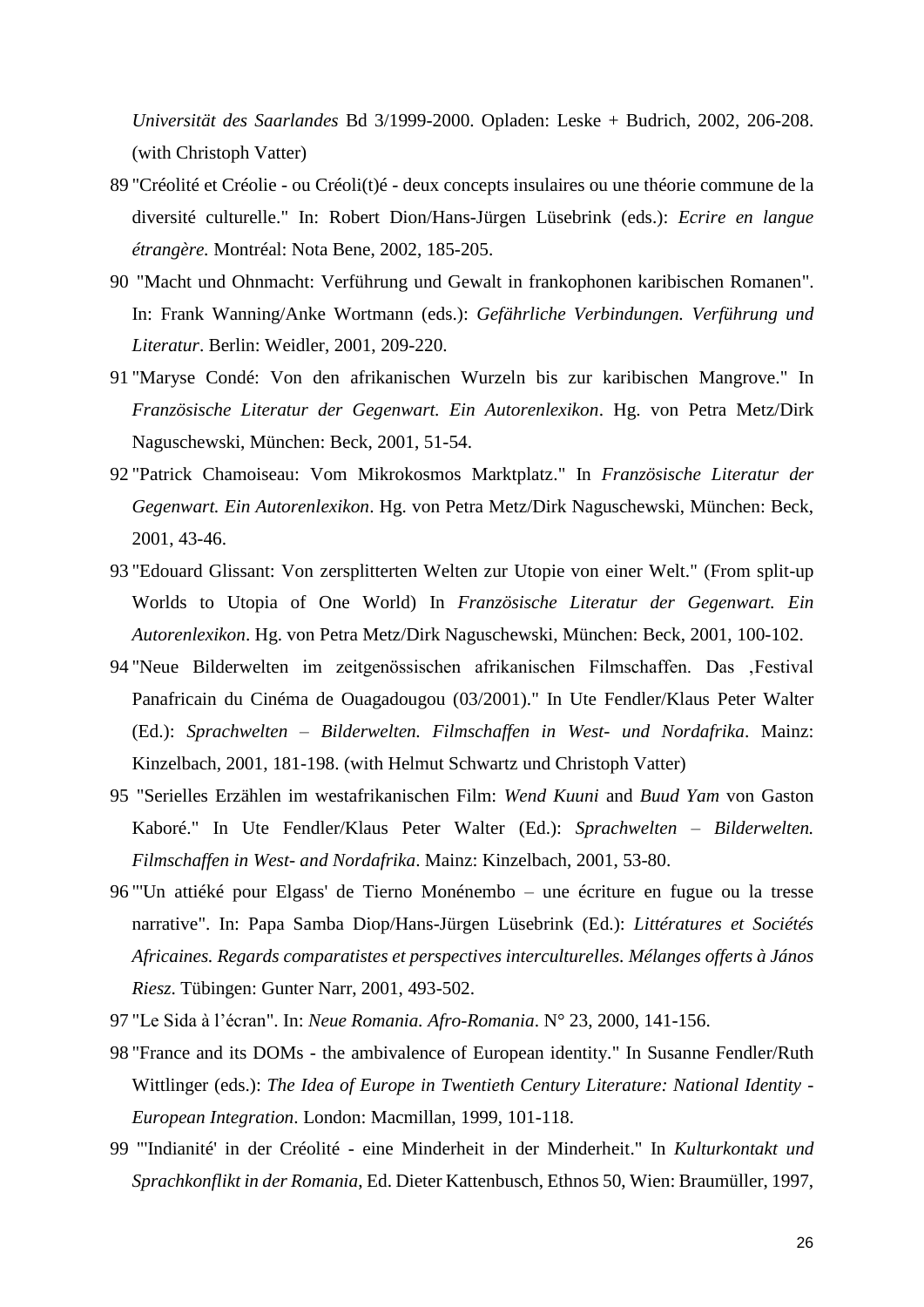111-126.

100"Maryse Condé." In *Kritisches Lexikon zur fremdsprachigen Gegenwartsliteratur*, 31. Nlg., 1993. (with János Riesz)

### **Espagne/Amérique Latine**

- 1 "Ciro Guerra: poetische Filmmomente aus Kolumbien. In: *Lateinamerikanisches Kino der Gegenwart – Themen, Genres, RegisseurInnen*, ed. by Christian von Tschilschke, Isabel Maurer Queipo and Maribel Cedeño, Tübingen: Stauffenburg Verlag, 2015 (Siegener Forschungen zur romanischen Literatur- und Medienwissenschaft), 303-324.
- 2 "Changing perspectives: the other, the self, the in-between of the Jesuit experience in the 18th century." In [Marc André Bernier,](http://www.amazon.com/s/ref=dp_byline_sr_book_1?ie=UTF8&text=Marc+Andr%C3%A9+Bernier&search-alias=books&field-author=Marc+Andr%C3%A9+Bernier&sort=relevancerank) [Clorinda Donato,](http://www.amazon.com/s/ref=dp_byline_sr_book_2?ie=UTF8&text=Clorinda+Donato&search-alias=books&field-author=Clorinda+Donato&sort=relevancerank) [Hans-Jürgen Lüsebrink:](http://www.amazon.com/s/ref=dp_byline_sr_book_3?ie=UTF8&text=Hans-J%C3%BCrgen+L%C3%BCsebrink&search-alias=books&field-author=Hans-J%C3%BCrgen+L%C3%BCsebrink&sort=relevancerank) *Jesuit Accounts of the Colonial Americas – Textualities, Intellectual Disputes, Intercultural Transfers*. Los Angeles: Clark Library, 2014, 219-242.
- 3 "Neues Kino in Peru, Ecuador und Kolumbien: von Gewalt bis Magie". In: Thomas Koebener & Fabienne Liptay (eds.): *Junges Kino in Lateinamerika*. Edition text + kritik 2010/4 Filmkonzepte 18, München: Richard Boorberg Verlag 2010, 52-64.
- 4 "Argentina y más allá la construcción de una identidad latinoamericana en *El Viaje* de Fernando Solanas." In Sabine Hofmann (ed.): *Más allá de la nación: medios, espacios comunicativos y nuevas comunidades imaginadas*. Edition tranvía, Berlin 2008, 143-157.
- 5 "Un viaje, múltiples perspectivas: América vista por viajeros españoles y franceses en el siglo XVIII." In Walter Bruno Berg/Vittoria Borsò (Ed.): *Unidad y pluralidad de la cultura latinoamericana. Géneros, identidades y medios*. Frankfurt am Main: Iberoamericana/ Vervuert, 2006, 193-211.
- 6 "'Prosa científica' y relaciones de viaje: géneros híbridos como puente en la historia de la literatura hispanoamericana del siglo XVIII". In Andreas Gelz/Christian von Tschilschke: Literatura - Cultura – Media - Lengua: Nuevos planteamientos de la investigación del siglo XVIII en España e Hispanoamérica. Frankfurt: Peter Lang (Reihe "Europäische Aufklärung in Literatur and Sprache" Bd 17), 2005, 277-290.
- 7 "Kolonialisierung als frühe Globalisierung? Hispanoamerika in Reiseberichten des 18. Jahrhunderts." In Teresa Pinheiro/Natascha Ueckmann (eds.): *Globalisierung avant la lettre? Reiseliteratur vom 16. bis zum 21. Jahrhundert*. Bremen: Lit., 2005, 75-90.
- 8 "Memoria colectiva entre escenificación y archivos: El caso del Ecuador." (with Juan Camilo Escobar). In Serafín M. Coronel-Molina/Linda L.Grabner-Coronel (eds.): *Lenguas e identidades en los Andes. Perspectivas ideológicas y culturales.* Quito: Abya-Yala, 2005,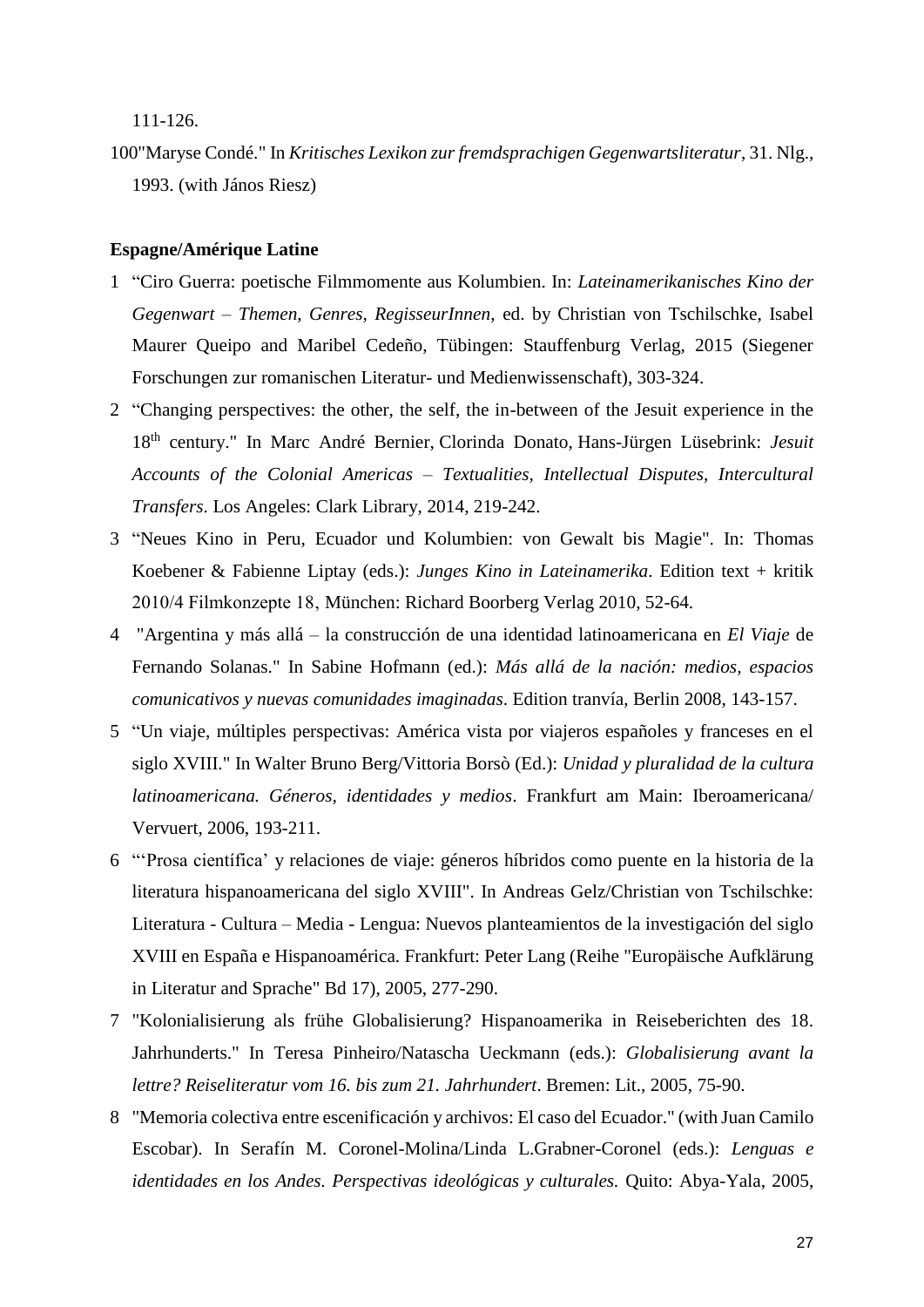401-420.

- 9 "Interkulturalität und (post-)kolonialer Diskurs. Am Beispiel spanischer Reiseberichte des 18. Jahrhanderts " In Wolfgang Freand/ Cédric Guinand/ Ralph Seidel (eds.): *Begegnungen. Perspektiven Interkultureller Kommunikation*. Frankfurt a.M.: IKO Verlag, 2002, 14-30.
- 10 "Thématisation et refoulement des cultures précolombiennes dans les récits de voyages espagnols du dix-huitième siècle." In Florence Lotterie/Darrin M. MacMahon (eds.): *Les lumières européennes dans leurs relations avec les autres grandes cultures et religions.*  Paris: Honoré Champion, 2002, 229-252.

### **Reviews**

- "Andrea Allerkamp: Die innere Kolonisierung - Bilder and Darstellungen des / der Anderen in deutschsprachigen, französischen and afrikanischen Literaturen", Köln/Weimar/Wien (Böhlau), 1991. In: *Arcadia*. Zeitschrift für Vergleichende Literaturwissenschaft, Bd. 29, Heft 2, hg. v. Maria Moog-Grünewald/Jürgen Wertheimer, Berlin/New York: Gruyter, 1994.

- "Danielle Dumontet: Der Roman der französischen Antillen zwischen 1932 and heute. Eine Literatur auf dem Weg zur Autonomie", Frankfurt/Main, Berlin, Bern, New York, Paris, Wien: Lang, 1995. In: *Referatedienst zur Literaturwissenschaft, Heft 4*, 27. Jahrgang, 1995.

- "John Iliffe: Geschichte Afrikas". München: Beck, 1997. In *Zeitschrift für Germanistik*, Heft 3/98 (Oct.).

- "Barbara Korte: Der englische Reisebericht. Von der Pilgerfahrt bis zur Postmoderne", Darmstadt: Wissenschaftliche Buchgesellschaft, 1996. In: *Anglistik, Mitteilungen des Verbandes Deutscher Anglisten, 9.2.1998*, 198-200.

- "Irene Albers/Adrea Pagni (Ed.): Blicke auf Afrika nach 1900. Französische Moderne im Zeitalter des Kolonialismus." Tübingen: Stauffenburg, 2002. In *Romanische Forschungen* 117. Band, Heft 4, 2005, 512-514.

- "Sabine Hofmann: Die Konstruktion kolonialer Wirklichkeit. Eine diskursanalytische Untersuchung französischer Karibiktexte des frühen 17. Jahrhunderts." Frankfurt/New York: Campus, 2004. In *Romanische Forschungen* 2006.

#### **Scholarships**

- 1985/86: DAAD, Scholarship for Romance Studies's Students (Université Toulouse Le Mirail)
- 1988: DAAD, Language Course, University of Salamanca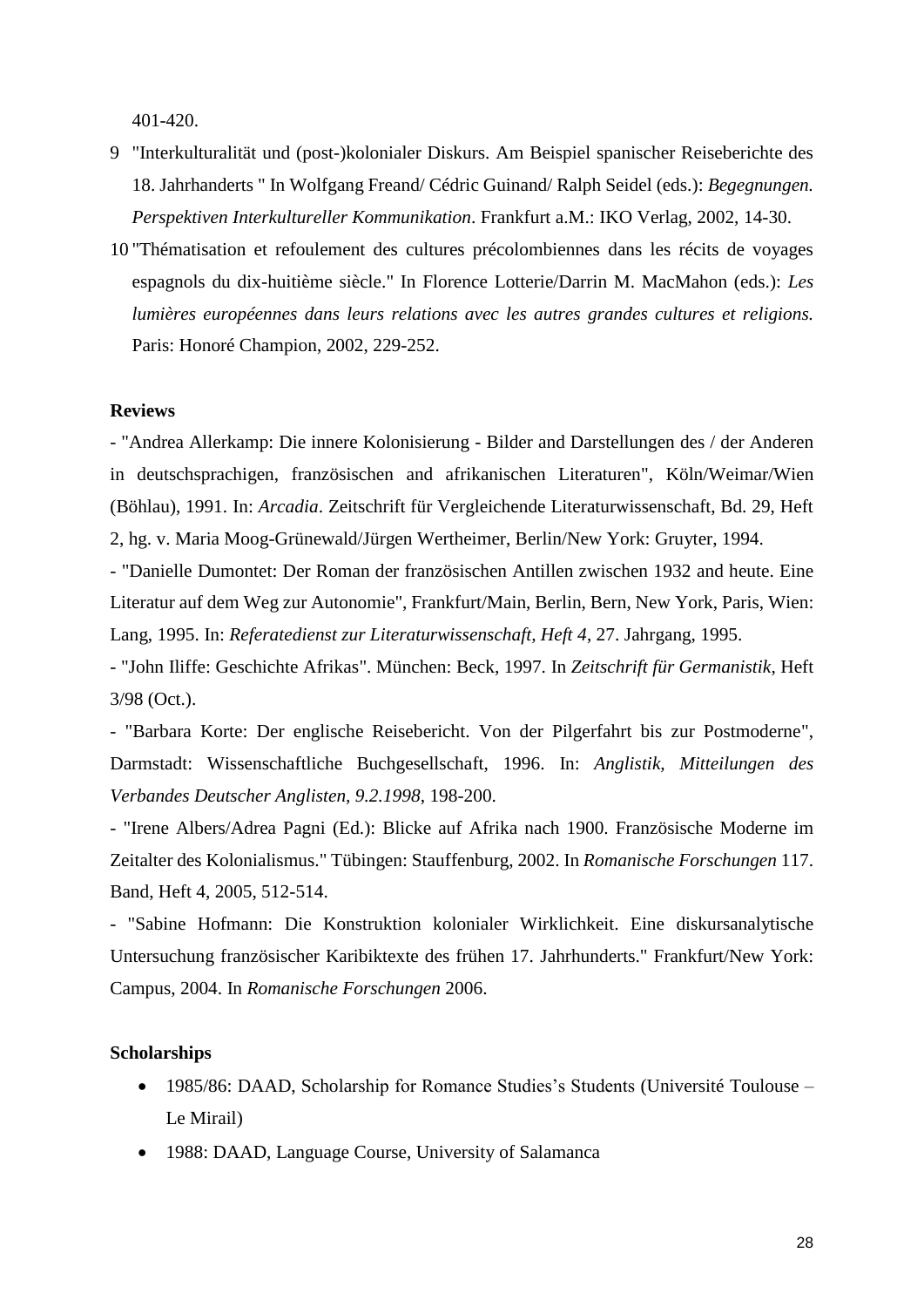- 1990-1992: Scholarship for PhD "Förderung des wissenschaftlichen Nachwuchses von der Bayerischen Graduiertenförderung"
- 1991/92: DAAD: Research Stay in Guadeloupe and Martinique
- 1998: Scholarship of the Spanish Embassy, Language course, Madrid
- 2000-2003: Research stays in Mexico, Ecuador and Peru with financial aid of DFG and ASKO Europa-Foundation
- 2005: Scholarship of the Canadian Embassy in Germany: Program "Faculty Enrichment" Award": 08/ 2005 Université de Moncton and 10/2005 UQAM and der Université de Montréal
- Feb/March-2015: Yeonhui Residence Program (Seoul, South Korea)

# **Projects for Students**

Excursions

- February/03/2001: "Festival Panafricain du Cinéma et de la Télévision de Ouagadougou" (Burkina Faso) with 10 students
- 10/2001, 2002, 2003: "Festival du cinéma arabe de Fameck" (Thionville, Lothringen)
- January 2004: Dakar, Senegal with twelve Studierenden;
- 02/2008: Excursion with 14 Students to Ouagadougou
- 02/2010: Excursion to Ouagadougou
- 02/2013: Excursion to Ouagadougou: FESPACO

"**Journées du Cinéma Africain**" in Cooperation with Kino 8 1/2 in Saarbrücken

Since 2006 parallel in Saarbrücken and Bayreuth, cooperation with the Cineplex in Bayreuth

- Nov. 2001: "Journées du cinéma africain" (Guest: Dany Kouyaté, Burkina Faso)
- Dec. 2002: "Journées du cinéma africain" (guests: Rogo Koffi Fiangor, Djolof Mbengue)
- Dec. 2003: "Journées du cinéma africain" (guests: Karim Traidia, Mohamed Chouikh)
- Dec. 2004: "Journées du cinéma africain" (guests: Mama Keita, Guinea/France, Neija Ben Mabrouck, Tunesia)
- Dec. 2005: "Journées du cinéma africain" (guests: Jean Marie Teno, Kamerun, Cheikh Doukouré, Guinea/France)
- 12/2006: site web www.afrikanischefilmtage.de
- Nov.-12/2007: Cinema Africa! in Bayreuth (guests: Jean-Pierre Bekolo, Kamerun, King Ampah, Ghana)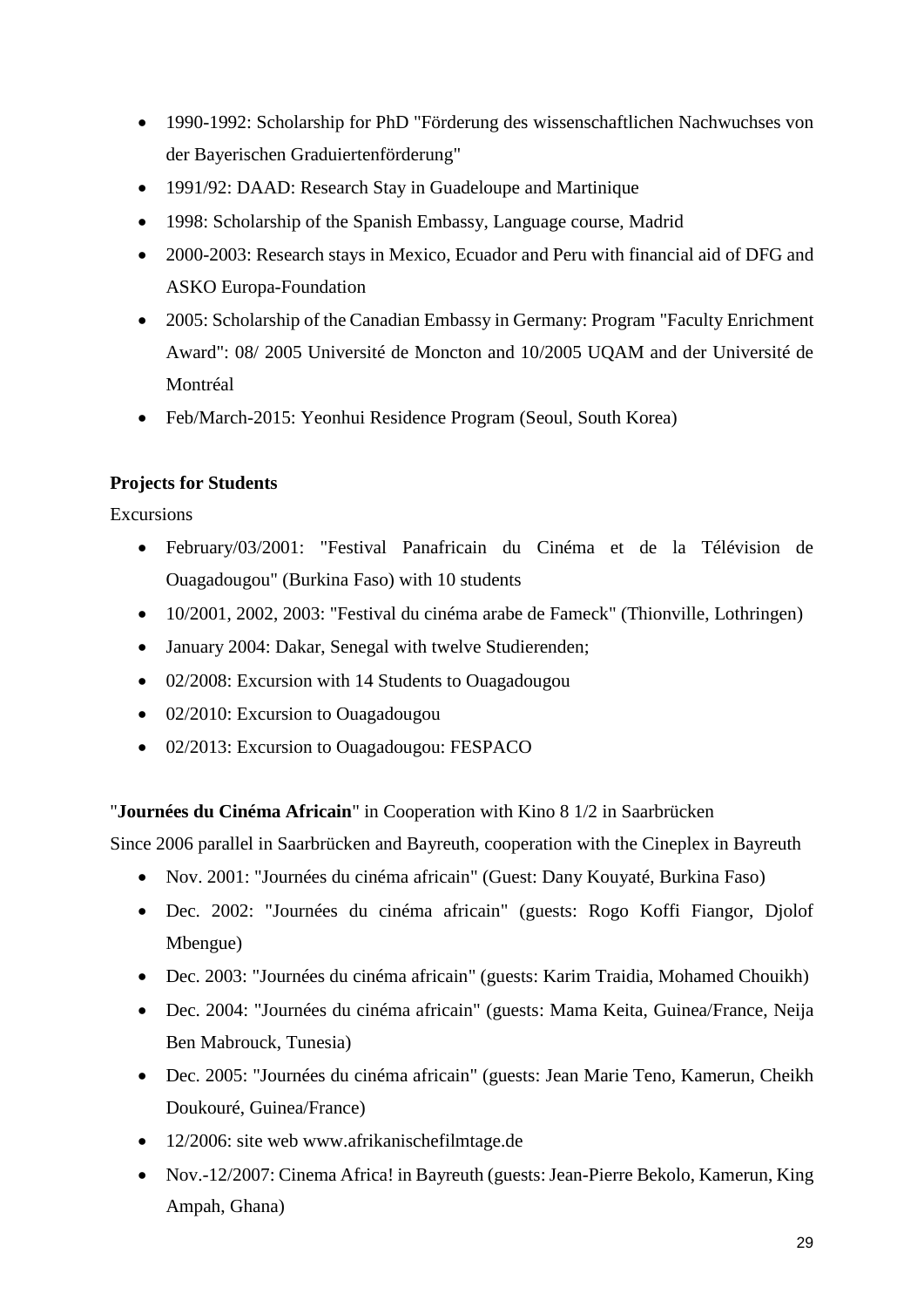- 11/2008: Cinéma Africa! (with CINEPLEX à Bayreuth: guests: Dani Kouyaté, Burkina Faso, Osvalde Lewat, Cameroun, Tchidi Chikere, Nigeria, Fatma BenSaidane, Tunesia)
- 11/2009: Cinéma Africa! (guests: Missa Hébié, Burkina Faso, Wanuri Kahiu, Kenia, Jean-Marie Teno, Kamerun, Nour-Eddine Lakhmar, Marokko)
- 11/2010: Cinéma Africa! (guests: Hawa Essuman, Kenia, Abdoulaye Dao, Burkina Faso, Saki Mafandikwa, Simbabwe, Merzak Allouache, Algeria, Licínio Azevedo, Mozambique)
- 11/2011: Cinéma Africa! (guests: Haile Gerima, Ethiopia/USA; Djo Tanda Wa Munga, Congo; Ahmed Boulane, Morocco; Mama Keita, France, Cedric Ido, Burkina Faso)
- Nov 2012 : Cinéma Africa! (guests: Sylvestre Amoussou, Akin Omotoso, Joao Ribeiro, Thierno Dia)
- Nov 2013 (guests: Licínio Azevedo, Jean-Pierre Bekolo, Richard Djimeli, David Gitonga, Henri Koumba-Bididi, Hami Ratovoarivony)
- 11/2014 (guests: Mahi Binebine, Imad Fijjaj, Dani Kouyaté, Zézé Gamboa, Judy Kibinge, Harrikrisna Anenden)
- 11/2015 (guests: Miguel Llanso, Sékou Traoré, Filipe Henriques, Hassan Kamoga)
- 11/2016 (guests: Nana Obiri, Jean-Pierre Bekolo, Sarah Blecher, Narcisse Wandji, Apollinaire Traoré, Carey McKenzie, Abdoul Karim Konaté)
- 11/2017 (guests: Sylvestre Amoussou, Jean-Claude Barny, Akin Omotoso, Mourad Boucif, Angelo Torres)
- 11/2018 (guests: Dani Kouyaté, Jean-Claude Barny, Machérie Ekwa)
- 11/2019 (guests: Joël Karekezi, Mahmoud Ben Mahmoud, Antonio Forjaz, Abdoulaye Dao)

# **Mozambique African Film Week**

Since 2013 in cooperation with the director João Ribeiro

# **BIGSAS Festival of African and African Diasporic Literatures, Bayreuth** (since 2010)

Co-Coordination for Francophone and Lusophone authors

## **Transmediality Events - Curation/production**

- 2012: Performance: *Last Blues* (02/2012, Luis Sala)
- 2012: Performance: *.. but beautiful* (06/ 2012, Luis Sala and Matchume Zango)